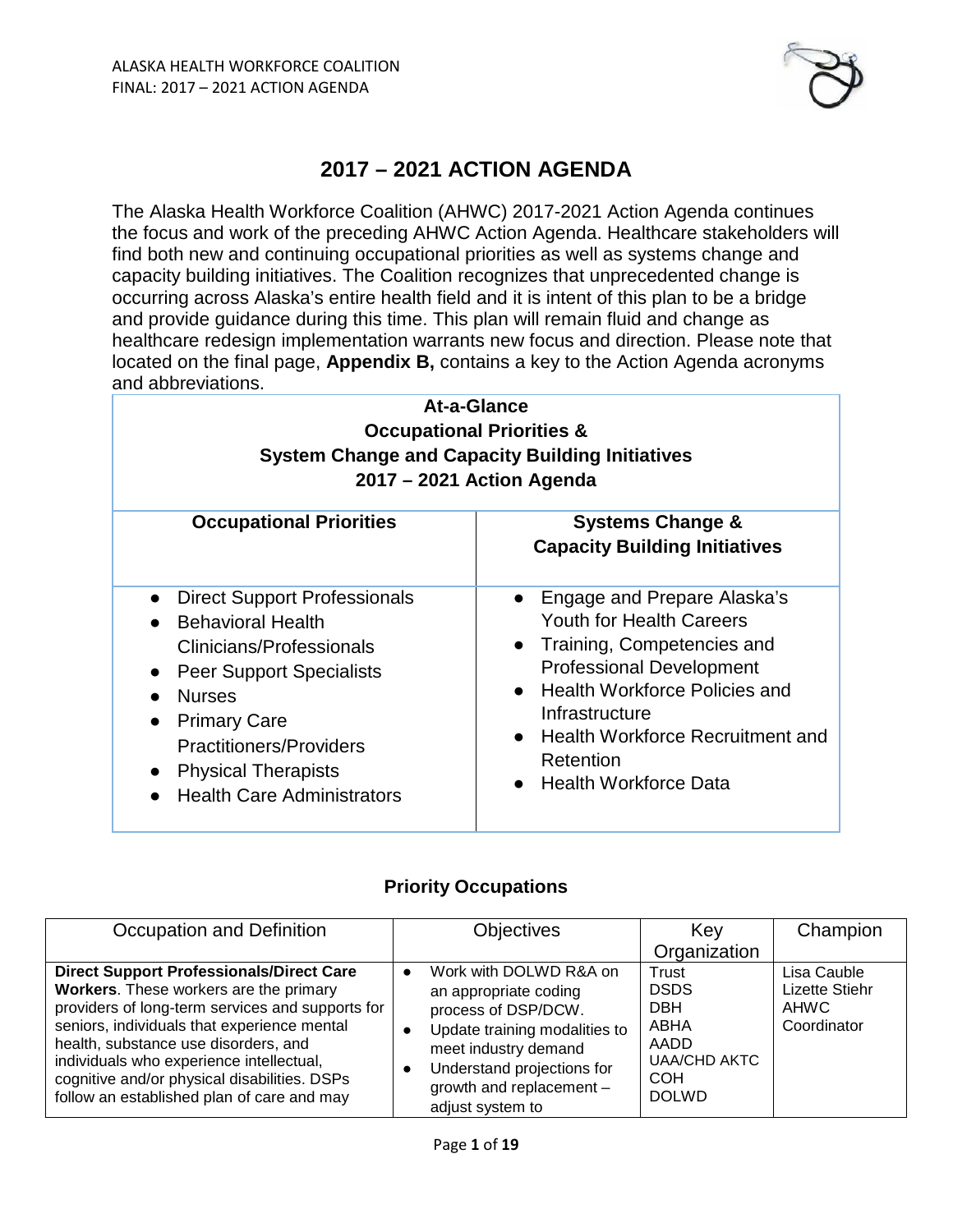

| provide assistance with activities of daily living,<br>assistance with non-clinical rehabilitation,<br>habilitation, training needs and essential<br>supports helping to keep individuals connected<br>to their family and community.                                                                                                                                                                                                                                                                                                                                                            |                                     | accommodate.<br>When appropriate, support<br>private providers using the<br>Pioneer Home Registered<br>Apprenticeship model for<br>DSPs working in long-term<br>care.                                                                                                                                                                                                                                                                                                                                                                                                                                                                                                                                                  |                                                                                                                           |                                                                                    |
|--------------------------------------------------------------------------------------------------------------------------------------------------------------------------------------------------------------------------------------------------------------------------------------------------------------------------------------------------------------------------------------------------------------------------------------------------------------------------------------------------------------------------------------------------------------------------------------------------|-------------------------------------|------------------------------------------------------------------------------------------------------------------------------------------------------------------------------------------------------------------------------------------------------------------------------------------------------------------------------------------------------------------------------------------------------------------------------------------------------------------------------------------------------------------------------------------------------------------------------------------------------------------------------------------------------------------------------------------------------------------------|---------------------------------------------------------------------------------------------------------------------------|------------------------------------------------------------------------------------|
| <b>Behavioral Health Clinicians/Professionals.</b><br>Behavioral health services are provided by a<br>myriad of licensed and non-licensed<br>professionals involved in prevention, treatment<br>and recovery of mental health and/or substance<br>use disorders as well as home and community<br>based services provided to older Alaskans and<br>persons experiencing developmental<br>disabilities. These services are provided in a<br>comprehensive, well-integrated community<br>based system of care and may also include<br>primary care workers providing behavioral<br>health services. | ٠<br>$\bullet$                      | Support efforts, such as<br><b>AHEC Behavioral Health</b><br>(BH) Camps, RADACT BH<br>Technicians, HUMs, RHS,<br>SHARP 3, ANTHC &<br>Ilisagvik BHA Partnership, to<br>recruit and retain for<br>substance use disorder<br>counselors, care<br>coordinators/case managers,<br>psychiatrists and behavioral<br>health aides.<br>Address the projected need<br>for additional Behavioral<br>Health professionals across<br>the state and specifically in<br>the Mat-Su Valley (Mat-Su<br>plans to build a 16-bed<br>behavioral health unit at the<br>hospital).<br>Ensure BH professionals<br>have access to training<br>which focuses on how to<br>work in a comprehensive,<br>integrated, team approach<br>environment. | <b>Trust</b><br><b>DBH</b><br>ABHA<br><b>COH</b><br><b>AHEC</b><br><b>UAA/CHD AKTC</b><br><b>ANTHC</b><br><b>RADACT</b>   | Gloria Burnett<br>Janet Carter<br>JoAnn Bartley<br>Diane<br>McEachern<br>Tom Chard |
| Peer Support Specialists. Peer Support<br>Specialists are widely acknowledged as a low-<br>cost approach to improving quality outcomes,<br>patient/client compliance to provider<br>recommendations, and the satisfaction of the<br>experience for the individual receiving services.<br>The regulations governing Integrated<br>Behavioral Health allows for peer support<br>services to be reimbursed by Medicaid.                                                                                                                                                                             | $\bullet$<br>$\bullet$<br>$\bullet$ | Support the system<br>designing, developing and<br>growing the Peer Support<br>Specialist field (SAMHSA<br>grant).<br>Train and support the peer<br>support specialist field in<br>utilization of Medicaid<br>reimbursement.<br>Assist DOC in the<br>development of forensic peer<br>support specialists.                                                                                                                                                                                                                                                                                                                                                                                                              | <b>DBH</b><br><b>ABHA</b><br>Peer Support<br>Consortium<br><b>DOLWD</b><br><b>DOC</b><br>Trust<br><b>UAA/CHD AKTC</b>     | Susan Musante<br><b>Rick Calcote</b><br><b>Tom Chard</b>                           |
| <b>Nurses.</b> Nursing educators teach students in<br>both basic and advanced nursing programs and<br>how to work in a variety of settings. The nursing<br>profession encompasses a vast realm of<br>responsibilities and duties from specialty<br>nursing which includes, among others,<br>psychiatric, perioperative, perinatal, advanced                                                                                                                                                                                                                                                      | $\bullet$                           | As needed, assist with the<br>recommendations made by<br>the UAA School of Nursing<br><b>Education Stakeholder</b><br>group.<br>Support APU's work plan to<br>develop a joint UAA/API                                                                                                                                                                                                                                                                                                                                                                                                                                                                                                                                  | <b>COH SON</b><br><b>ASHNHA</b><br><b>AHEC</b><br><b>Bartlett Hospital</b><br>Mat-Su Medical<br>Center<br>Alaska Regional | Marianne<br>Murray<br>Gloria Burnett                                               |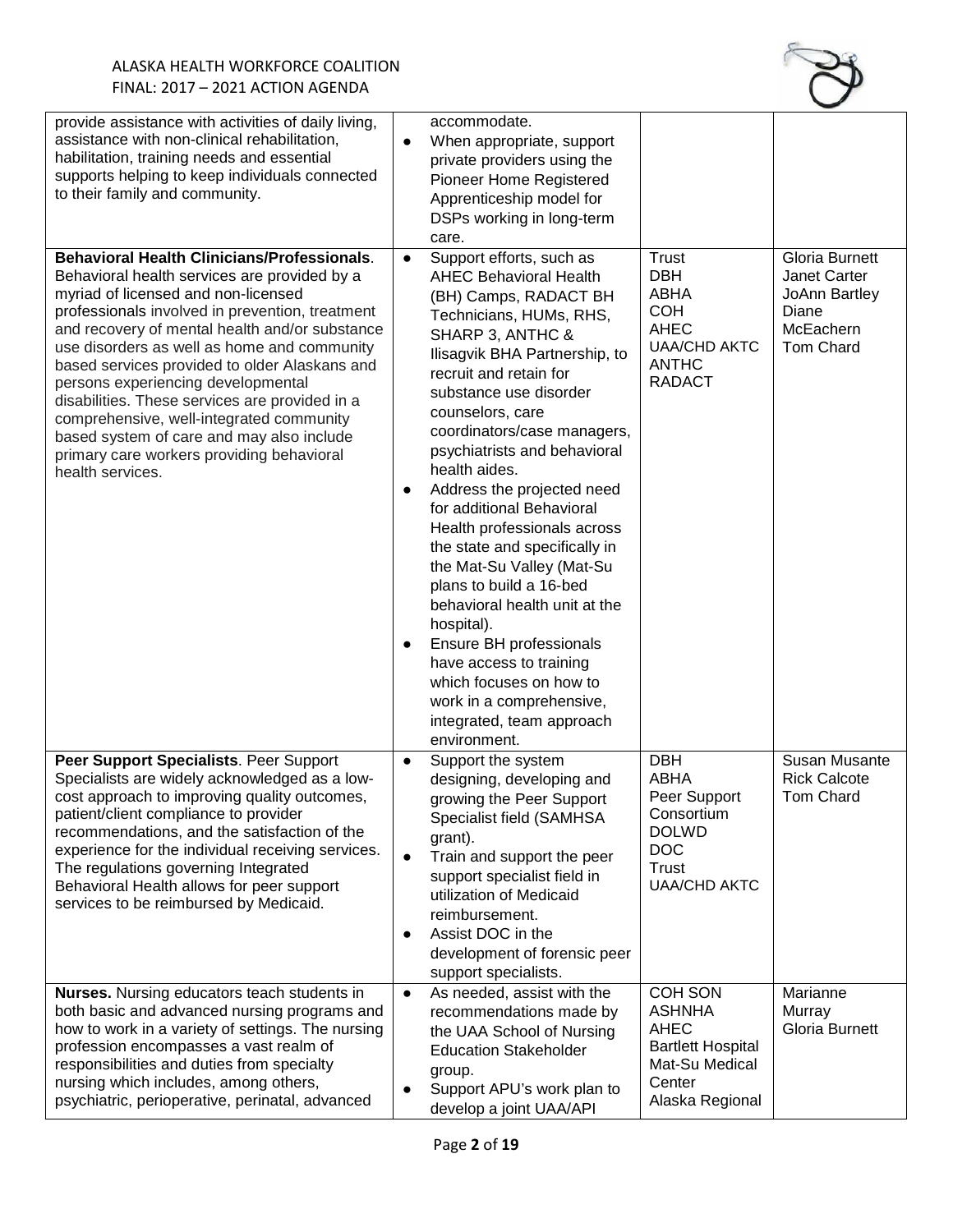

| nurse practitioners and critical care/emergency<br>nurses. Registered nurses are typically<br>educated at an associate or bachelor's degree<br>level and licensing is required to practice.<br>Coalition members continue to work on<br>streamlining the nurse licensure process to<br>timely on-board nurses.                                                                                                                                                                                                                          | nursing cohort.<br>Support and advocate for the<br>$\bullet$<br>continuation of nurse sub-<br>specialty nurse training<br>programs.<br>To ensure long-term care<br>facilities have the qualified<br>and competent workforce<br>needed, research the need<br>for LPNs across the state<br>and support implementation.               | Hospital<br><b>ANTHC</b><br><b>APU</b>                                                                                     |                                                                       |
|-----------------------------------------------------------------------------------------------------------------------------------------------------------------------------------------------------------------------------------------------------------------------------------------------------------------------------------------------------------------------------------------------------------------------------------------------------------------------------------------------------------------------------------------|------------------------------------------------------------------------------------------------------------------------------------------------------------------------------------------------------------------------------------------------------------------------------------------------------------------------------------|----------------------------------------------------------------------------------------------------------------------------|-----------------------------------------------------------------------|
| <b>Primary Care Practitioners/Providers.</b><br>Primary care providers are essential to an<br>efficient and effective health workforce, and are<br>in increasingly short supply. Primary Care<br>Physicians diagnose, treat, and help prevent<br>diseases and injuries that commonly occur in<br>the general population. Physician Assistants<br>and Nurse Practitioners are also primary care<br>providers.<br><b>Community Health Aides and Practitioners</b><br>provide preventive, primary and emergency<br>care to rural Alaskans. | Support the use of efforts<br>$\bullet$<br>such as, SHARP 3 and<br>3RNet, to recruit and retain<br>(increase the number of)<br>primary care practitioners.<br>Work with the system of care<br>to ensure primary care<br>providers have access to<br>interdisciplinary, team<br>approach to care within<br>integrated environments. | <b>APCA</b><br><b>ASHNHA</b><br><b>COH</b><br><b>WWAMI</b><br>AHEC<br>ABHA<br><b>ANTHC</b>                                 | Nancy Merriman<br><b>Robert Sewell</b><br>Gloria Burnett<br>Matt Ione |
|                                                                                                                                                                                                                                                                                                                                                                                                                                                                                                                                         | Through ANTHC, support<br>$\bullet$<br>efforts to increase the<br>number of Community<br>Health Aides/Practitioners.                                                                                                                                                                                                               |                                                                                                                            |                                                                       |
| Physical Therapists (PT). This profession is<br>especially important as Alaska's population<br>rapidly ages and current physical therapists are<br>retiring.                                                                                                                                                                                                                                                                                                                                                                            | Support UAA COH efforts to<br>$\bullet$<br>ensure the Alaska PT<br>program is established.<br>Recruit students into PT<br>$\bullet$<br>programming.<br>Review and investigate<br>$\bullet$<br>efforts to expand PT<br>Assistant programming to<br>include offering courses<br>through distance delivery.                           | <b>UAA COH</b><br><b>ASHNHA</b>                                                                                            | Dennis Murray<br>LeeAnne<br>Carrothers                                |
| Health Care Administrators. The area of<br>management and administration is vitally<br>important to health care organizations and<br>preparation in state is very limited at present.                                                                                                                                                                                                                                                                                                                                                   | Work with ASHNHA and<br>$\bullet$<br>industry to develop<br>strategies in health care<br>administration programming<br>with appropriate educational<br>steps in<br>supervisory/management<br>pathways.                                                                                                                             | <b>UAA COH</b><br><b>ASHNHA</b><br>AADD<br><b>APCA</b><br>Trust<br><b>DBH</b><br><b>DSDS</b><br><b>DOC</b><br><b>ANTHC</b> | Dennis Murray<br>Tom Chard<br><b>AHWC</b><br>Coordinator              |

# **System Change and Capacity Building Initiatives**

# **I. Engage and Prepare Alaska's Youth for Health Careers.**

*Objective 1: Streamline behavioral health and health care pipeline programs in Alaska*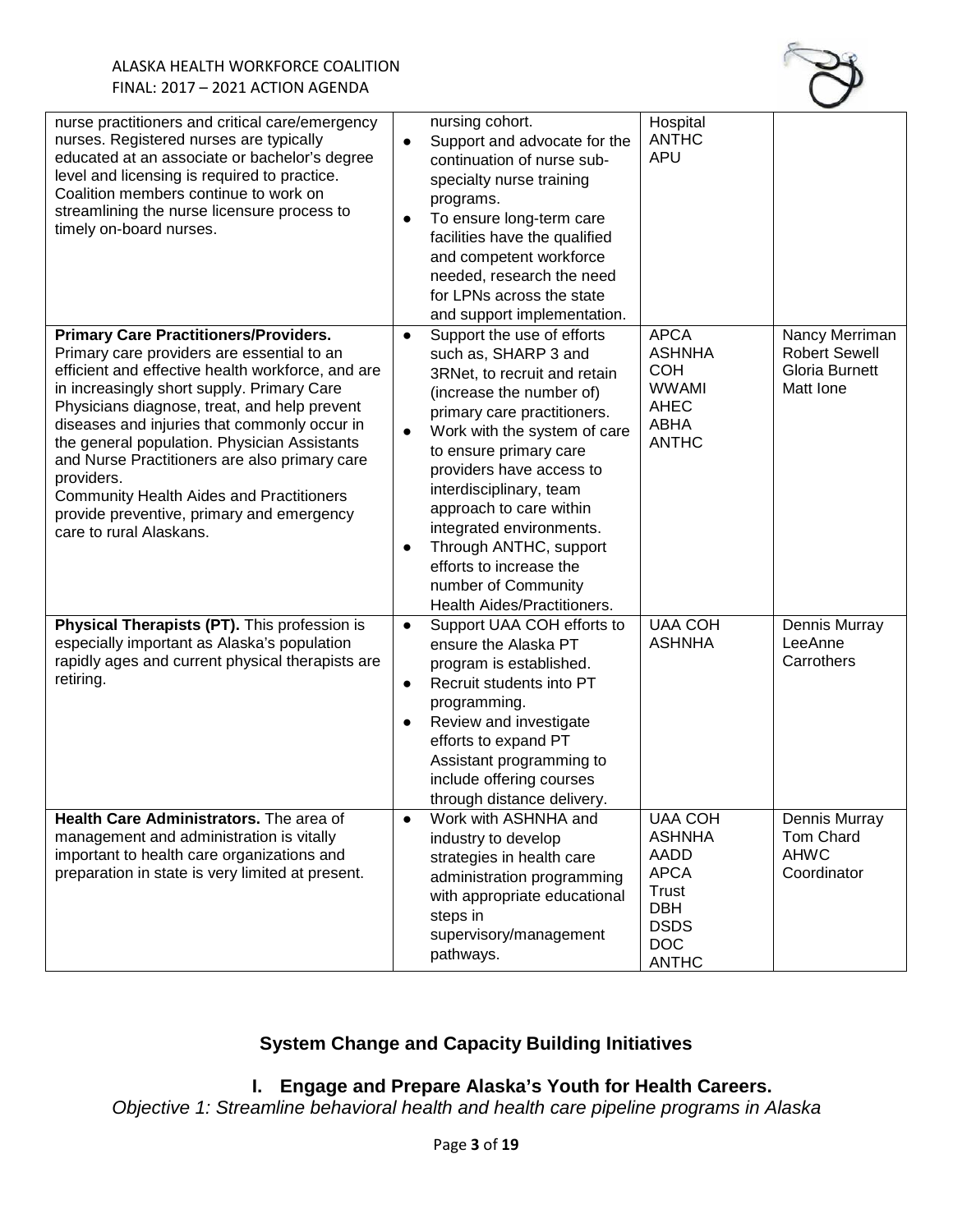

| for all levels of education - certification, associate's degree and beyond. |  |
|-----------------------------------------------------------------------------|--|
|-----------------------------------------------------------------------------|--|

| Action                                                                                                                                                                 | <b>Specific Steps</b>                                                                                                                                                                                                                                        | Key                                                           | Champion                                                                  |
|------------------------------------------------------------------------------------------------------------------------------------------------------------------------|--------------------------------------------------------------------------------------------------------------------------------------------------------------------------------------------------------------------------------------------------------------|---------------------------------------------------------------|---------------------------------------------------------------------------|
|                                                                                                                                                                        |                                                                                                                                                                                                                                                              | Organizations                                                 |                                                                           |
| 1. Create a visual representation of the pipeline<br>and associated programs to be utilized in<br>advocacy, coordination, advising and support.                        | Create posters and<br>$\bullet$<br>multimedia.<br>Market materials statewide.<br>$\bullet$                                                                                                                                                                   | <b>AHEC</b><br><b>DEED</b><br><b>DHSS</b><br><b>DOLWD</b>     | <b>Gloria Burnett</b>                                                     |
| 2. Promote CTE Exemplar Pathways to school<br>districts and provide oversight and support to<br>staff.                                                                 | Market materials and<br>$\bullet$<br>services.<br>Increase HOSA chapters.<br>$\bullet$<br>Increase professional<br>$\bullet$<br>development for teachers in<br>health science.                                                                               | <b>DEED</b><br><b>AHEC</b><br><b>DHSS</b>                     | <b>Gloria Burnett</b>                                                     |
| 3. Increase dual credit opportunities for<br>students by engaging school boards, UA Health<br>Program Alliances and DEED.                                              | Formalize and streamline<br>$\bullet$<br>dual credit processes across<br>campuses and school<br>districts.<br>Market opportunities for<br>$\bullet$<br>students.<br>Provide support for student<br>$\bullet$<br>success.<br>Long-term tracking.<br>$\bullet$ | <b>UA System</b><br><b>AHEC</b><br><b>DEED</b><br><b>DHSS</b> | Gloria Burnett                                                            |
| 4. Increase opportunities for students to take<br>part in intensive structured exploration<br>programming (camps, ANSEP, Della Keats,<br>VHOP, etc.) across the state. | Secure additional funding to<br>$\bullet$<br>continue and expand<br>programming.<br>Market opportunities for<br>$\bullet$<br>students.<br>Long-term tracking.<br>$\bullet$                                                                                   | <b>AHEC</b><br><b>DHSS</b><br><b>DEED</b>                     | Gloria Burnett                                                            |
| 5. Maintain pre-apprenticeships leading to<br>healthcare occupations.                                                                                                  | Increase pre-apprenticeship<br>$\bullet$<br>opportunities statewide.<br>Provide support to<br>$\bullet$<br>participants in securing<br>apprenticeship placement or<br>enrollment in training<br>programs.<br>Long-term tracking.                             | <b>AHEC</b><br><b>DOLWD</b><br><b>AHA</b><br><b>BHA</b>       | <b>Gloria Burnett</b><br><b>Zack Fields</b><br><b>AHWC</b><br>Coordinator |

# **II. Training, Competencies and Professional Development**

*Objective 1: Expand and enhance training and professional development opportunities for all healthcare professionals.* 

| Action                                                                                                                                                                       | <b>Specific Steps</b>                                                                                                            | Kev<br>Organizations                                                     | Champion                      |
|------------------------------------------------------------------------------------------------------------------------------------------------------------------------------|----------------------------------------------------------------------------------------------------------------------------------|--------------------------------------------------------------------------|-------------------------------|
|                                                                                                                                                                              |                                                                                                                                  |                                                                          |                               |
| Provide inter-professional education and<br>training opportunities in response to<br>industry needs to Alaskan healthcare<br>professionals.                                  | Obtain accreditation to<br>$\bullet$<br>provide continuing education<br>credits for participants.<br><b>CE Needs Assessment.</b> | <b>UAA/CHD AKTC</b><br>AHEC<br>APCA<br><b>ASHNHA</b><br><b>UA System</b> | Lisa Cauble                   |
| $\mathcal{P}$<br>Increase and enhance healthcare<br>provider's toolbox by ensuring science-<br>based conferences and trainings are<br>offered statewide and when appropriate | Use the CACHE and LMS to<br>market conferences and<br>trainings.<br>Use email distribution lists to                              | AHEC<br><b>UAA/CHD AKTC</b><br><b>AHWC</b><br><b>UAA COH</b>             | Lisa Cauble<br>Gloria Burnett |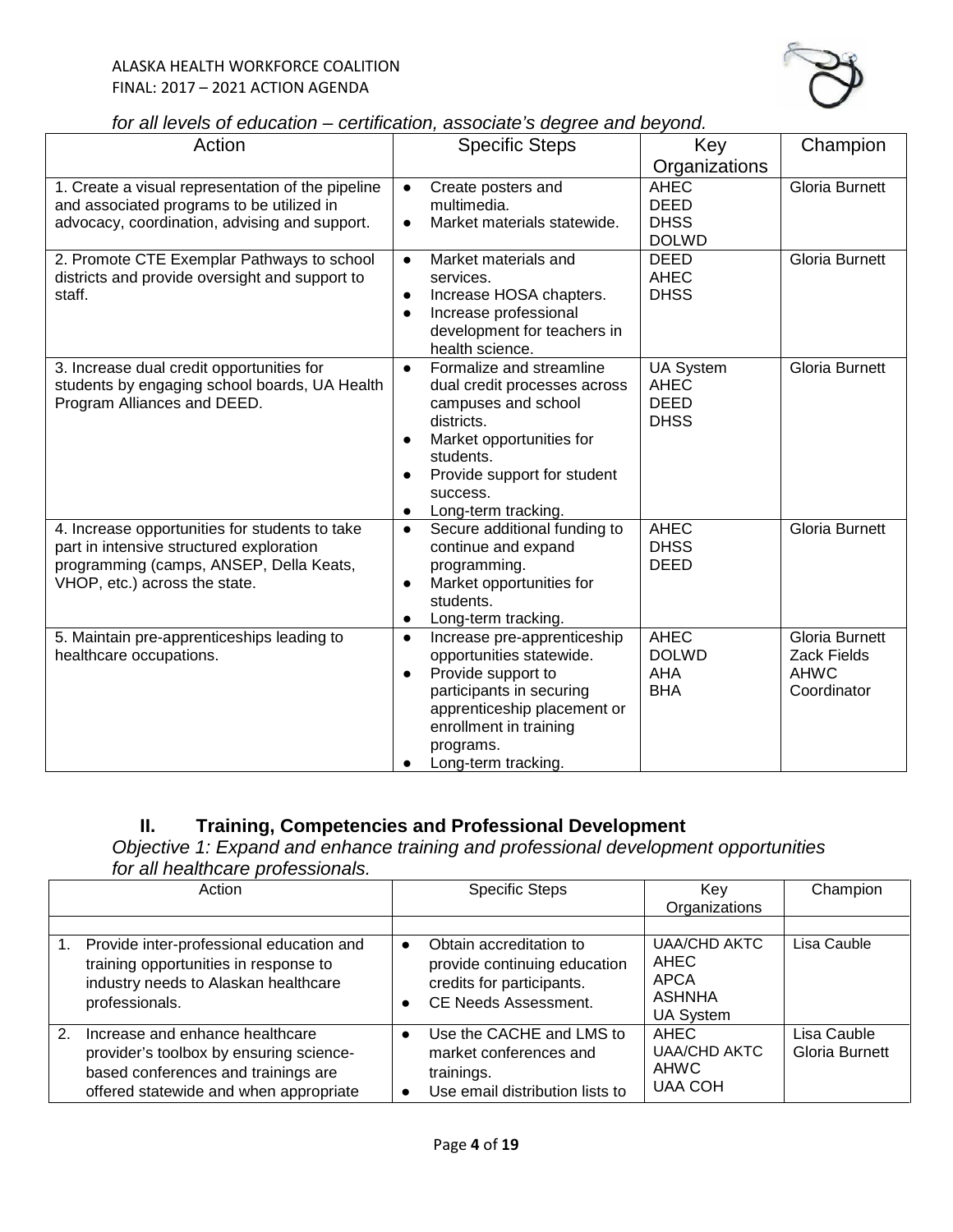

| offer CEUs.                                                                                                                                                                                                               |                        | send out conferences and                                                                                                                                                                                                                                                                                                                                                                                                                                                                                                                 |                                                                                                        |                                                                                     |
|---------------------------------------------------------------------------------------------------------------------------------------------------------------------------------------------------------------------------|------------------------|------------------------------------------------------------------------------------------------------------------------------------------------------------------------------------------------------------------------------------------------------------------------------------------------------------------------------------------------------------------------------------------------------------------------------------------------------------------------------------------------------------------------------------------|--------------------------------------------------------------------------------------------------------|-------------------------------------------------------------------------------------|
|                                                                                                                                                                                                                           |                        | training notices.                                                                                                                                                                                                                                                                                                                                                                                                                                                                                                                        |                                                                                                        |                                                                                     |
| 3. Promote and expand Alaska Core<br>Competencies trainings for DSP's.                                                                                                                                                    | $\bullet$<br>$\bullet$ | Outreach to provider<br>agencies to determine<br>need/interest in AKCC<br>trainings and need for internal<br>staff available for AKCC T4T.<br>Provide annual AKCC Train<br>the Trainer event<br>Develop criteria for<br>retaining/renewing AKCC<br>trainer status/"in good<br>standing".<br>Provide Senior Adaptation<br>AKCC training to DSP's<br>serving senior population.<br>Introduce and train<br>supervisors in AKCC,<br>Coaching Took Kit and<br>Assessment Tools.<br>Offer AKCC modules at the<br>annual Full Lives Conference. | <b>UAA/CHD AKTC</b><br>AMHTA<br><b>SDS</b><br><b>DBH</b><br><b>Stakeholders</b>                        | Lisa Cauble                                                                         |
| 4. Expand and increase BHCE distance<br>delivered trainings and video recordings for BH<br>professionals and BH Aides that enhance<br>sensitivity to cultural needs and increase<br>knowledge of EBP in BH interventions. | $\bullet$              | Survey FY16 & 17 BHEC<br>participants for feedback on<br>topic areas and EBP BH<br>interventions.<br>Continue to maintain and<br>establish relationships with<br>Elders who are able to offer<br>knowledge through co-<br>presenting on topics covered<br>by the BHCE trainings.<br>b. Continue outreach to the<br>BH workforce through flyers,<br>"constant contact" email<br>blasts and sharing training<br>updates at monthly<br>stakeholder - association<br>meetings and professional<br>conferences.                               | <b>AKTC</b><br><b>DBH</b><br><b>AMHTA</b><br><b>ABHA</b>                                               | Lisa Cauble                                                                         |
| 5. Expand training of Certified Nursing<br>Assistants with additional focus on dementia<br>care.                                                                                                                          | $\bullet$<br>$\bullet$ | Partner with training entities<br>to increase #'s of CNAs<br>trained<br>Work with DEED to<br>offer/expand CNA training<br>within various school districts.<br>Educate private nursing<br>homes on CNA training and<br>employment options.                                                                                                                                                                                                                                                                                                | <b>ASHNHA</b><br><b>Charter College</b><br>DEED<br><b>UA COH</b><br><b>ACoA</b><br><b>DOLWD</b><br>AHA | Dennis Murray<br><b>Zack Fields</b><br>Gloria Burnett<br><b>AHWC</b><br>Coordinator |
| 6. Expand and increase trainings that support<br>Care Coordinators and Case Managers.                                                                                                                                     | $\bullet$              | Offer SDS approved Basic<br>Concepts of Care                                                                                                                                                                                                                                                                                                                                                                                                                                                                                             | <b>AKTC</b><br><b>DBH</b>                                                                              | Lisa Cauble                                                                         |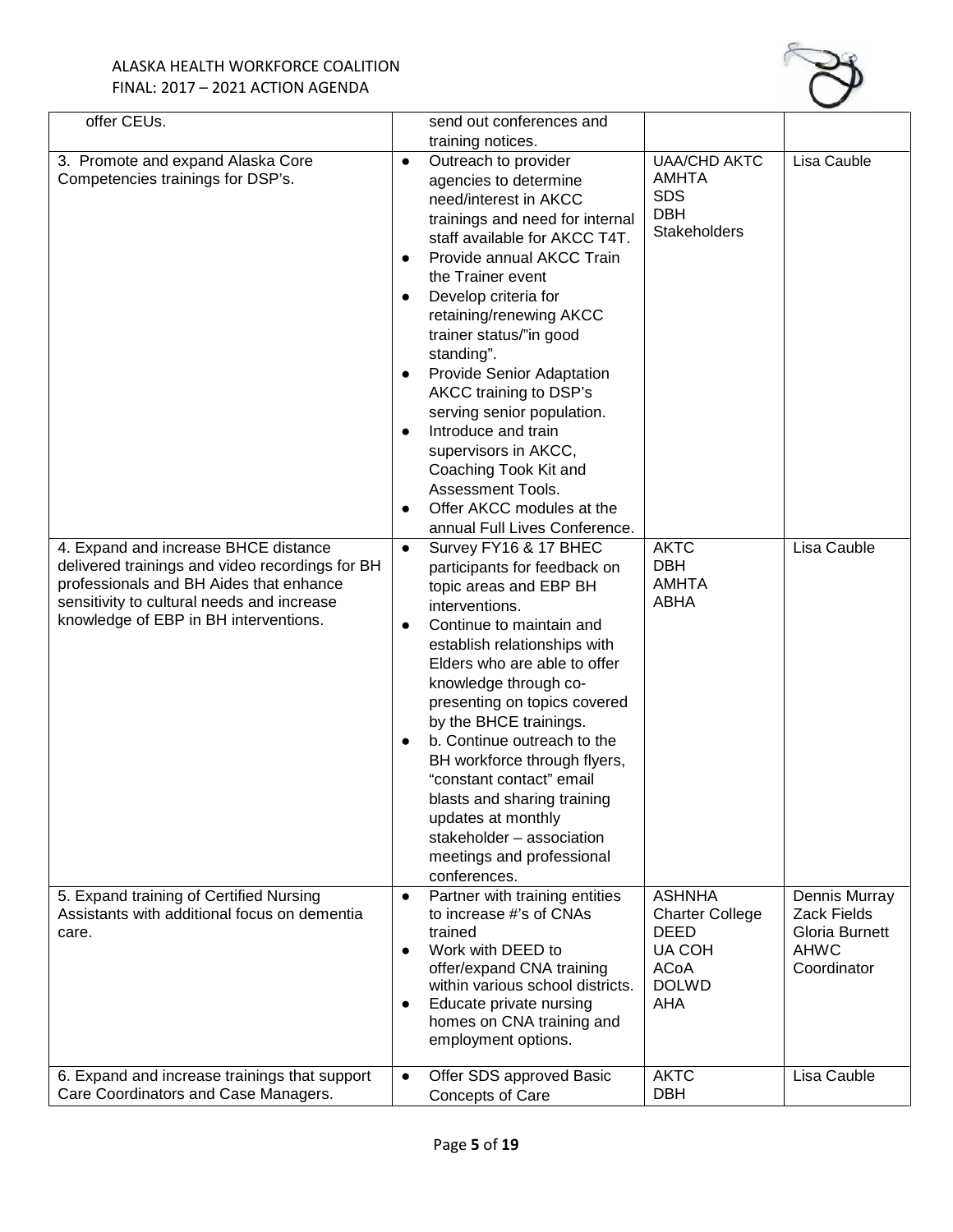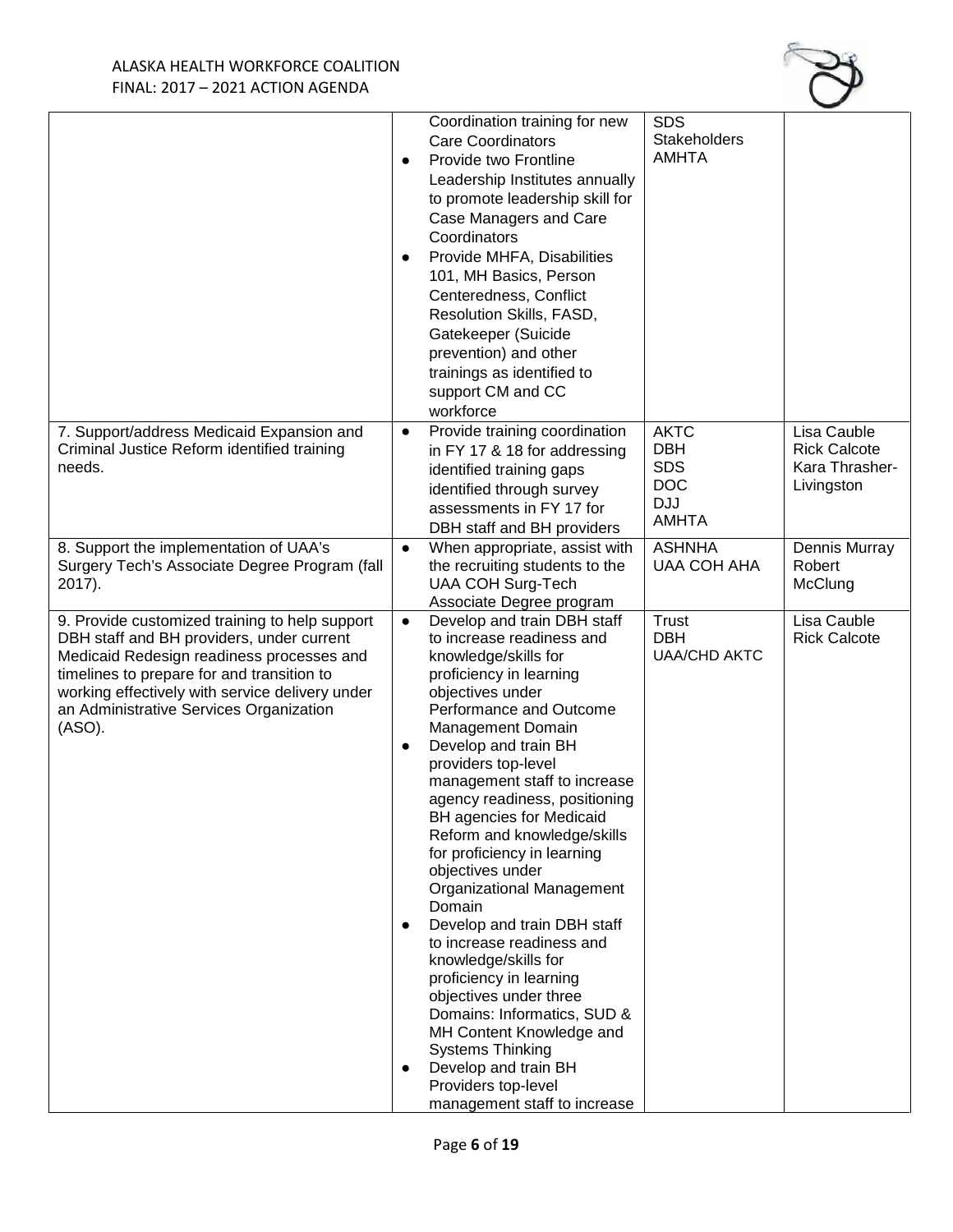

| agency readiness, and     |  |
|---------------------------|--|
| knowledge/skills for      |  |
| proficiency in learning   |  |
| objectives under two      |  |
| Domains: Data/Performance |  |
| Management and Clinical   |  |
| Management                |  |

# *Objective 2: Train, strengthen and grow Alaska's Peer Support Specialists occupational field.*

| Action                                              | <b>Specific Steps</b>                                                                                                                                  | Kev<br>Organizations                                                              | Champion                                                                          |
|-----------------------------------------------------|--------------------------------------------------------------------------------------------------------------------------------------------------------|-----------------------------------------------------------------------------------|-----------------------------------------------------------------------------------|
| 1. Expand training for Peer Support<br>Specialists. | Collaborate on the SAMHSA<br>funded project to develop and<br>implement a training and<br>certification program for Peer<br><b>Support Specialists</b> | DHSS/DBH<br><b>BH Providers</b><br><b>DOLWD</b><br><b>UAA/CHD AKTC</b><br>UAA BHA | Susan Musante<br><b>Rick Calcote</b><br>Lisa Cauble<br><b>AHWC</b><br>Coordinator |

# *Objective 3: As the healthcare industry requests, assist in the development of appropriate healthcare Federal Registered Apprenticeships.*

| Action                                                                                                                                                         | <b>Specific Steps</b>                                                                                               | Kev<br>Organizations                                                             | Champion                                                            |
|----------------------------------------------------------------------------------------------------------------------------------------------------------------|---------------------------------------------------------------------------------------------------------------------|----------------------------------------------------------------------------------|---------------------------------------------------------------------|
| 1. Monitor industry needs for Registered<br>Apprenticeships in healthcare.                                                                                     | Keep the discussion of<br>$\bullet$<br>healthcare apprenticeships on<br>the AHWC agenda                             | Industry<br>Providers<br>UA System<br>(COH, AHA &<br><b>BHA</b><br><b>DOLWD</b>  | Zack Fields<br>Gloria Burnett<br><b>AHWC</b><br>Coordinator         |
| 2. As the healthcare industry identifies<br>occupations of interest for Registered<br>Apprenticeship assist with coordinating the<br>planning and development. | Identify and convene<br>$\bullet$<br>stakeholders who may be<br>interested in the specific<br>healthcare occupation | Industry<br>Providers<br><b>UA System</b><br>(COH, AHA &<br>BHA)<br><b>DOLWD</b> | Jeff Selvey<br>Gloria Burnett<br>Zack Fields<br>AHWC<br>Coordinator |

# *Objective 4: With the Department of Labor and Workforce Development develop and implement Registered Apprenticeships as requested by the healthcare industry.*

| Action                                                                                                                                                                                              | <b>Specific Steps</b>                                                                                                                                                                      | Kev                                                                   | Champion                                                                        |
|-----------------------------------------------------------------------------------------------------------------------------------------------------------------------------------------------------|--------------------------------------------------------------------------------------------------------------------------------------------------------------------------------------------|-----------------------------------------------------------------------|---------------------------------------------------------------------------------|
| 1. Support the implementation of the<br><b>Community Health Care Worker, Clinical</b><br>Medical Assistant, Medical Office Assistant<br>and Certified Billers/Coders Registered<br>Apprenticeships. | Through identified marketing<br>efforts recruit interested<br>students into health-related<br>registered apprenticeships.<br>As needed, assist APCA with<br>targeted training initiatives. | Organizations<br>APCA<br><b>DOLWD</b><br><b>AHWC</b><br><b>ASHNHA</b> | Nancy<br>Merriman<br>Zack Fields<br>Dennis Murray<br><b>AHWC</b><br>Coordinator |
| 2. Support the implementation of the Surgical<br><b>Technologists and Central Sterile Processing</b><br>Technicians Registered Apprenticeships.                                                     | Through identified marketing<br>efforts recruit interested<br>students into health-related<br>registered apprenticeships.<br>As needed, assist AHCAC with                                  | <b>DOLWD</b><br><b>ASHNHA</b><br>UAA COH &<br>AHA                     | Zack Fields<br>Dennis Murray<br>Robert<br><b>McClung</b>                        |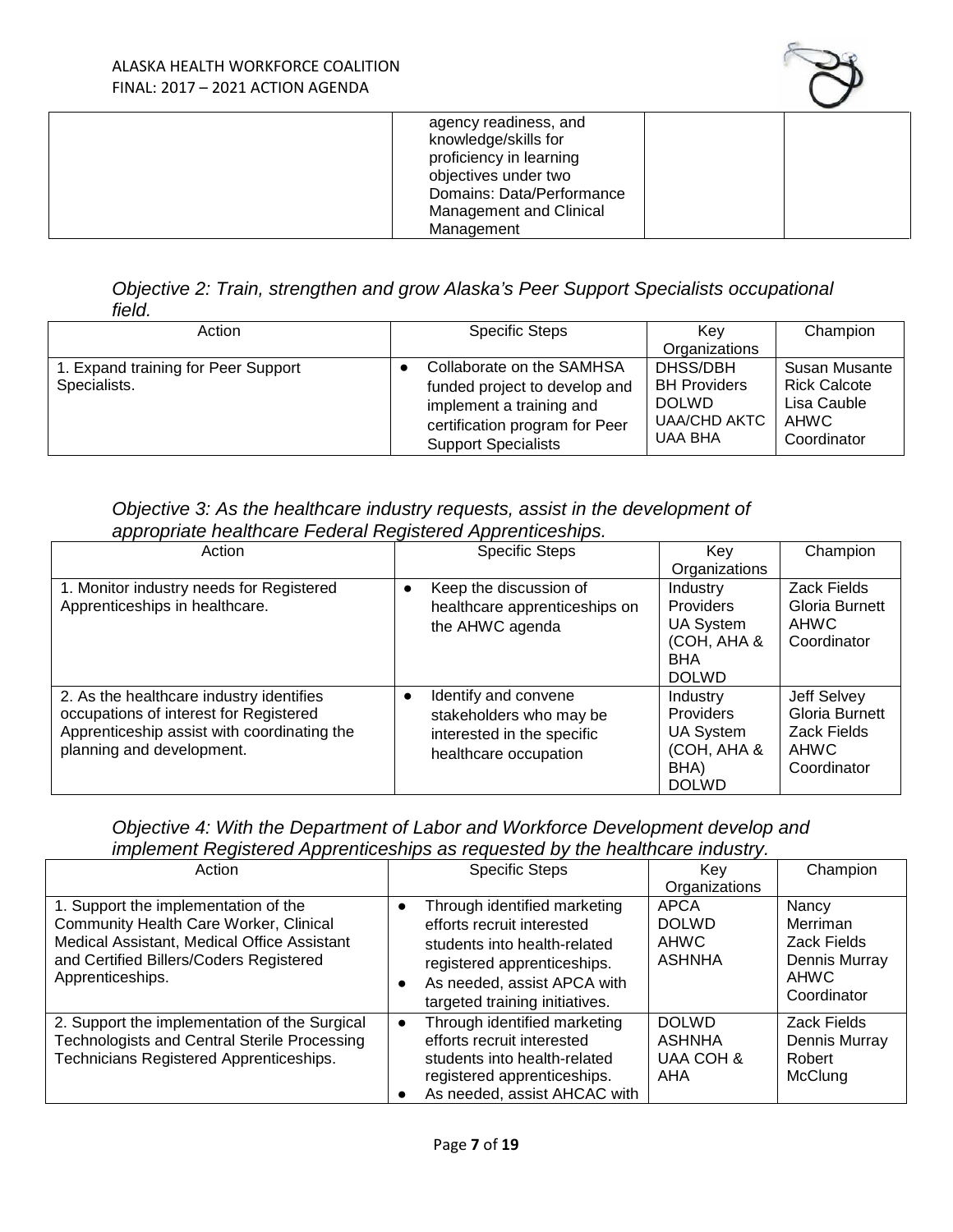

|                                               | targeted training initiatives. |                |                  |
|-----------------------------------------------|--------------------------------|----------------|------------------|
| 3. Support the implementation of the          | Through identified marketing   | <b>ANTHC</b>   | Laura Baez       |
| Behavioral Health Aide Registered             | efforts recruit interested     | <b>DOLWD</b>   | Xio Owens        |
| Apprenticeship.                               | students into health-related   | ABHA           | Tom Chard        |
|                                               | registered apprenticeships.    | <b>UAA COH</b> | Zack Fields      |
|                                               | As needed, assist ANTHC with   |                | AHWC             |
|                                               | targeted training initiatives. |                | Coordinator      |
| 4. Support the implementation of Registered   | As requested, assist RADACT    | <b>DOLWD</b>   | Janet Carter     |
| Apprenticeship Program for Counselor          | with implementation of their   | <b>RADACT</b>  | Zack Fields      |
| Technician, Behavioral Health Technician, and | Registered Apprenticeship      | ABHA           | <b>Tom Chard</b> |
| Chemical Dependency Counselor.                | opportunities.                 |                |                  |

# **III. Health Workforce Policies and Infrastructure**

*Objective 1: Through a viable workforce presence, support and implement identified occupational priorities, findings, and recommendations related to Medicaid Expansion, Reform and Redesign.*

| Action                                                                                                                  | <b>Specific Steps</b>                                                                                                                                                                                                                                                                                                 | Key<br>Organizations                                                                                             | Champion                                                 |
|-------------------------------------------------------------------------------------------------------------------------|-----------------------------------------------------------------------------------------------------------------------------------------------------------------------------------------------------------------------------------------------------------------------------------------------------------------------|------------------------------------------------------------------------------------------------------------------|----------------------------------------------------------|
| 1. Assist the healthcare system with finding<br>solutions to driving down the cost of<br>healthcare.                    | Review health professional<br>$\bullet$<br>wages and benefits, scope of<br>practice, and availability.<br>Review healthcare cost drivers<br>$\bullet$<br>to develop recommendations.<br>Work with providers to<br>enhance healthcare business<br>plans.<br>Design and develop healthcare<br>administrative degree(s). | <b>DHSS</b><br><b>ABHA</b><br><b>AHWC</b><br><b>UAA COH</b>                                                      | <b>Tom Chard</b><br><b>AHWC</b><br>Coordinator           |
| 2. As requested, assist with the planning and<br>implementation of the ASO - Administrative<br>Service Organizations.   | As requested<br>$\bullet$                                                                                                                                                                                                                                                                                             | <b>DBH</b><br><b>ABHA</b><br><b>DHSS</b>                                                                         | <b>Randall Burns</b><br>Deb Erickson<br><b>Tom Chard</b> |
| 3. Advocate for healthcare policy supportive of<br>Alaska at the national, state and local level, as<br>needed.         | Attend weekly Trust legislative<br>$\bullet$<br>teleconferences.<br>Review UA Capitol Report<br>$\bullet$<br>Briefings.                                                                                                                                                                                               | <b>AHWC Core</b><br>Team<br><b>UAC COH</b>                                                                       | <b>AHWC</b><br>Coordinator                               |
| 4.As requested, asist the Department of Health<br>and Social Services and the Trust with<br>statewide redesign efforts. | Assist employers with<br>understanding the importance<br>of hiring beneficiaries.                                                                                                                                                                                                                                     | <b>DHSS</b><br>Trust<br><b>AHWC</b><br><b>ABHA</b><br><b>AMHB</b><br><b>GCDSE</b><br><b>ABADA</b><br><b>ACoA</b> | <b>AHWC</b><br>Coordinator                               |
| 5. Federal and state grant-writing capacity.                                                                            | Work with UA Campuses to<br>$\bullet$<br>fund a health-related grant<br>writer or coordinate application<br>submissions and processes.                                                                                                                                                                                | <b>UA COH</b><br>Development<br>Dept.                                                                            | <b>AHWC</b><br>Coordinator                               |

*Objective 2: Through a viable workforce presence, support and implement identified occupational priorities, findings, and recommendations related to Criminal Justice Reinvestment.*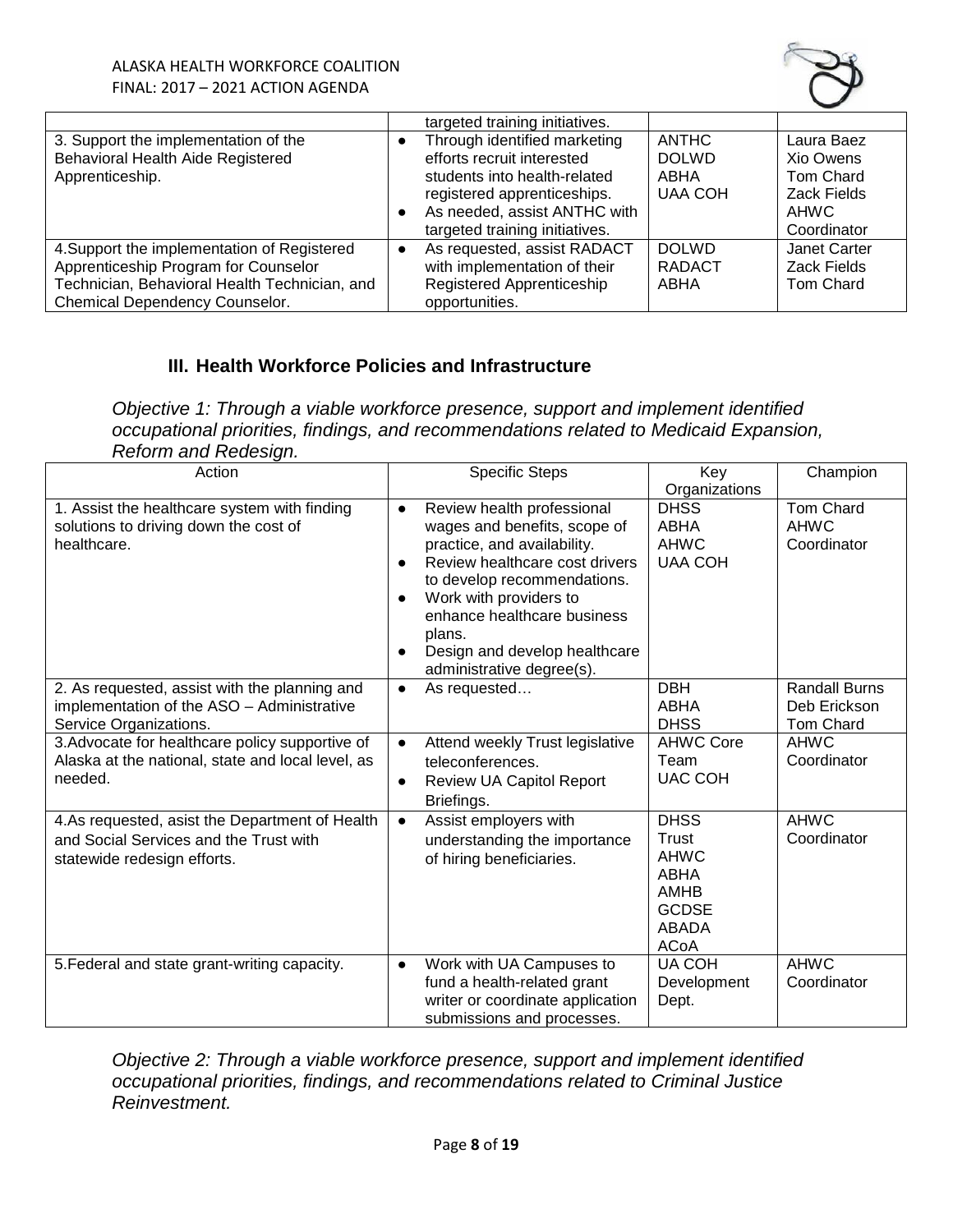

| Action                                                                                 |           | <b>Specific Steps</b>                                                                                                                                                       | Kev                                                                                              | Champion                                  |
|----------------------------------------------------------------------------------------|-----------|-----------------------------------------------------------------------------------------------------------------------------------------------------------------------------|--------------------------------------------------------------------------------------------------|-------------------------------------------|
|                                                                                        |           |                                                                                                                                                                             | Organizations                                                                                    |                                           |
| 1. Assist the Department of Corrections and<br>local communities with reentry efforts. | $\bullet$ | Assist the system with<br>developing the workforce<br>needed.<br>Assist employers with<br>understanding the importance<br>of employing inmates<br>reentering the community. | DOC<br><b>DHSS</b><br>Trust<br>UA COH<br><b>UAA/CHD AKTC</b><br>SHARP 3<br><b>DOLWED</b><br>AWIB | Lisa Cauble<br><b>AHWC</b><br>Coordinator |

# *Objective 3: Work with the Licensing Boards on certifications, regulations, and licensing changes as statewide reforms and transformation efforts are implemented.*

| Action                                                                                                              |           | <u>didiomae roromne and transformation onerte are impremented:</u><br><b>Specific Steps</b>                                                                                                                                 | Key<br>Organizations                                | Champion                                                 |
|---------------------------------------------------------------------------------------------------------------------|-----------|-----------------------------------------------------------------------------------------------------------------------------------------------------------------------------------------------------------------------------|-----------------------------------------------------|----------------------------------------------------------|
| 1. The Substance Use Disorder/Addiction<br>system is drafting regulatory changes to<br>licensing and certification. | $\bullet$ | Review SUD licensing and<br>certification regulations and<br>respond during the public<br>comment period.<br>Assist the SUD system of care<br>with implementation of the new<br>licensing and certification<br>regulations. | <b>DHSS</b><br>ABHA<br><b>AHWC</b><br><b>AKCBHC</b> | Randall Burns<br><b>Tom Chard</b>                        |
| 2. Industry has requested increased trainings<br>in science-based / evidenced-based practices.                      | $\bullet$ | Add science-based addictions<br>information and education to<br>curriculum.                                                                                                                                                 | <b>UA COH</b><br><b>BHA</b><br><b>UAA/CHD AKTC</b>  | Lisa Cauble<br><b>AHWC</b><br>Coordinator                |
| 3. Targeted licensing boards collect additional<br>data at licensing and renewal.                                   |           | Work with industry and<br>providers to identify additional<br>data needs.<br>Convene meetings between<br>licensing boards and provider<br>associations to work together<br>on data needs and methods<br>for collection.     | <b>ASHNHA</b><br>ABHA<br>AADD<br><b>AHWC</b>        | Dennis Murray<br>Tom Chard<br><b>AHWC</b><br>Coordinator |

# *Objective 4: Ensure information about the Alaska Health Workforce Coalition is presented and available to interested parties.*

| Action                                     |           | <b>Specific Steps</b>                                                                                                             | Key<br>Organizations                                                                 | Champion                   |
|--------------------------------------------|-----------|-----------------------------------------------------------------------------------------------------------------------------------|--------------------------------------------------------------------------------------|----------------------------|
| 1. Develop an internal communication plan. | $\bullet$ | Set monthly AHWC Core<br>Team meetings.<br>Set quarterly AHWC Coalition<br>meetings.<br>Ensure AHWC Scorecard is<br>kept current. | <b>AHWC</b><br>Manager<br>Core Team<br><b>Members</b><br>Coalition<br><b>Members</b> | <b>AHWC</b><br>Coordinator |
| 2. Develop an external communication plan. |           | Present AHWC activities and<br>updated Scorecard to<br>stakeholders through                                                       | <b>DOLWD</b><br><b>DHSS</b>                                                          | <b>AHWC</b><br>Coordinator |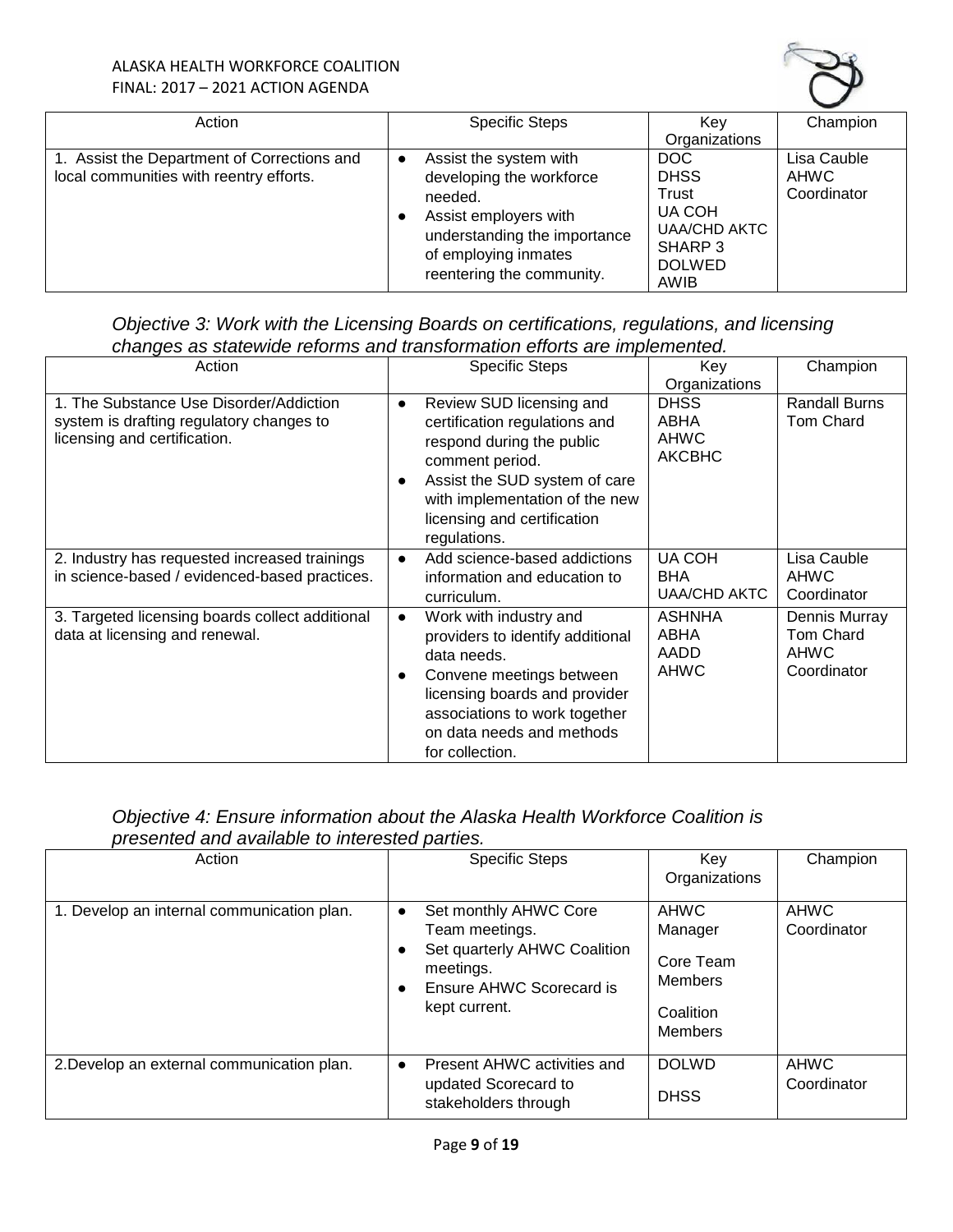

|  | conferences, summits,                                                          | UA Campuses     |
|--|--------------------------------------------------------------------------------|-----------------|
|  | associations and meetings.<br>Market healthcare workforce<br>jobs to Alaskans. | Health Industry |

### **IV. Health Workforce Recruitment and Retention.**

*Objective 1: Support, advocate and market access to healthcare by assisting in the development and implementation of the SHARP III Program.*

|    | Action                                                                                                                                                              |                        | <b>Specific Steps</b>                                                                                                                                                                                                         | Key<br>Organizations                                                                                                      | Champion                                                     |
|----|---------------------------------------------------------------------------------------------------------------------------------------------------------------------|------------------------|-------------------------------------------------------------------------------------------------------------------------------------------------------------------------------------------------------------------------------|---------------------------------------------------------------------------------------------------------------------------|--------------------------------------------------------------|
| 1. | Promote access to healthcare by<br>supporting the existing success of the<br>SHARP program. Create shareable<br>materials; provide information at meetings,<br>etc. | $\bullet$<br>$\bullet$ | Promote discourse and public<br>comment on proposed<br>regulatory changes during<br>public comment period.<br>Promote and implement new<br>program.<br>Promote and report successful<br>recruitment and retention<br>efforts. | <b>SHARP</b><br>Advisory<br>Council<br><b>DHSS</b><br>Trust<br>ABHA<br>DOC<br><b>Employers</b><br>Philanthropic<br>Groups | <b>Robert Sewell</b><br>Tom Chard<br><b>AHWC Coordinator</b> |
| 2. | Secure fiscal and industry support for<br>SHARP 3.                                                                                                                  | $\bullet$              | Work with the SHARP Advisory<br>Committee on marketing and<br>recruitment of employers and<br>philanthropic groups.                                                                                                           | <b>SHARP</b><br>Advisory<br>Council<br><b>AHWC</b>                                                                        | <b>Robert Sewell</b><br>Tom Chard<br><b>AHWC Coordinator</b> |

## *Objective 2: With the Alaska Primary Care Office, monitor SDMS effects and outcomes for Alaska's Health Professional Shortage Areas.*

| Action                                                                    | <b>Specific Steps</b>                                                                                                                                                                                                                                                                                                                                                           | Kev                                                         | Champion                     |
|---------------------------------------------------------------------------|---------------------------------------------------------------------------------------------------------------------------------------------------------------------------------------------------------------------------------------------------------------------------------------------------------------------------------------------------------------------------------|-------------------------------------------------------------|------------------------------|
|                                                                           |                                                                                                                                                                                                                                                                                                                                                                                 | Organizations                                               |                              |
| 1. Identify the findings of the AK Health<br>Professional Shortage Areas. | Monitor the July 2017 Federal<br>$\bullet$<br>Register Findings.<br>Determine if there are any Auto-<br>HPSA organizations providing<br>services within a determined<br>service area.<br>And if, there are private non-<br>profit organizations that are not<br>auto-HPSAs who may be<br>impacted by loss of geographic<br>HPSA or significant reduction of<br>score in a HPSA. | <b>DHSS</b><br><b>Primary Care</b><br>Office<br><b>AHWC</b> | Jill Lewis<br>Nancy Merriman |

## **V. Health Workforce Data.**

*Objective 1: Determine the research and data project needed to assist the state with programming during FY18/19.* 

| Action                                                                                                                                  | <b>Specific Steps</b>                                      | Kev                       | Champion                |
|-----------------------------------------------------------------------------------------------------------------------------------------|------------------------------------------------------------|---------------------------|-------------------------|
|                                                                                                                                         |                                                            | Organizations             |                         |
| 1. The Trust, DOLWD R&A and UAA COH will<br>work together to develop a healthcare data<br>project which uses existing data sets but new | Develop a scope of work and<br>deliverables for DOLWD or a | Trust<br>DOLWD R&A<br>UAA | Dan<br>Robinson<br>AHWC |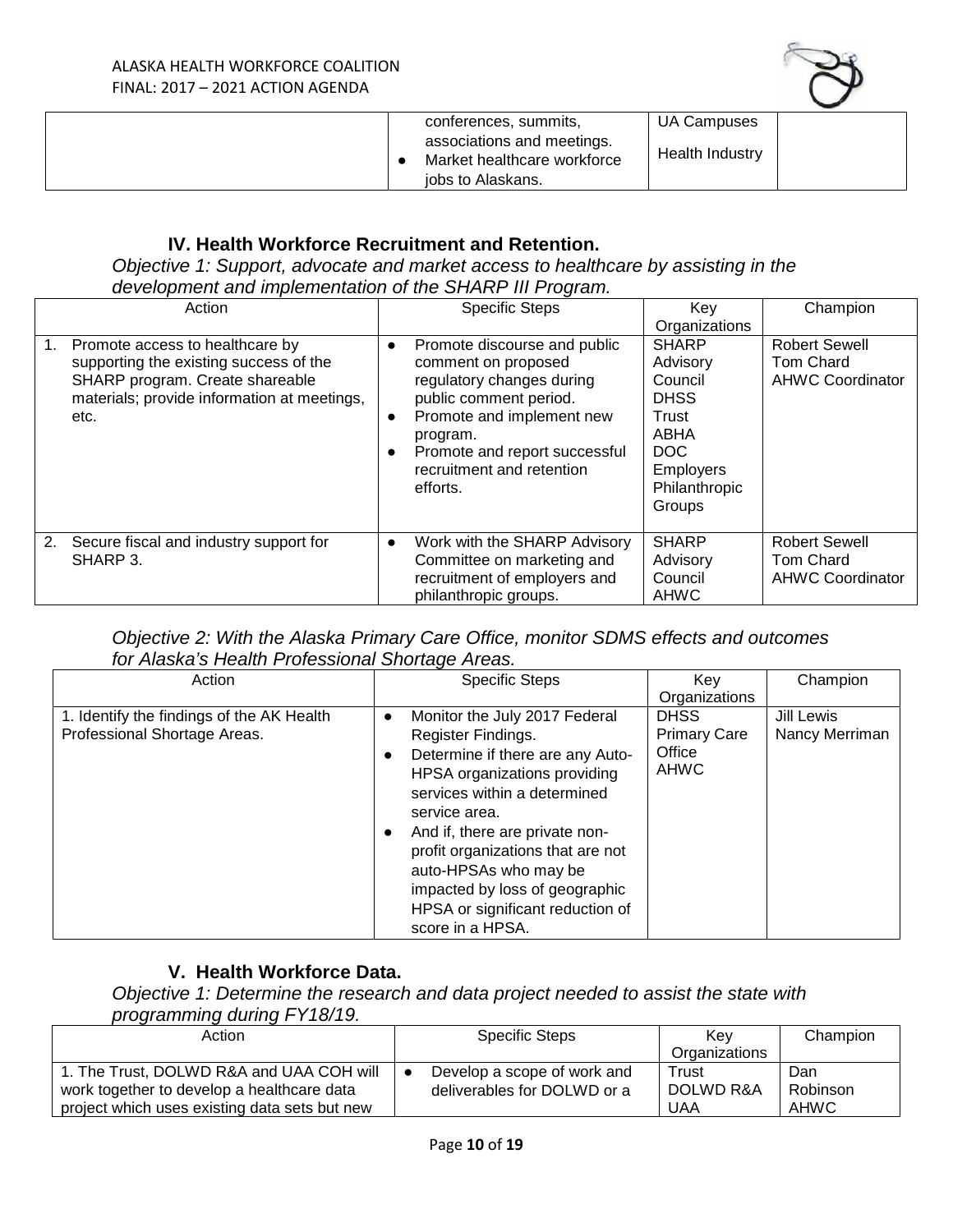

| measurements that is based in "real time". | contractor to conduct and      | <b>Stakeholders</b> | Coordinator    |
|--------------------------------------------|--------------------------------|---------------------|----------------|
|                                            | complete a data and research   |                     | Michael        |
|                                            | project.                       |                     | <b>Baldwin</b> |
|                                            | Hold key stakeholder meetings  |                     | Heidi Weiland  |
|                                            | to ensure the data project is  |                     |                |
|                                            | relevant and meets current     |                     |                |
|                                            |                                |                     |                |
|                                            | needs.                         |                     |                |
|                                            | Manage FY18/19 Data Project    |                     |                |
|                                            | Ensure findings are available. |                     |                |

#### **Appendix A.**

#### **2012 – 2015 Action Agenda Summary**

The Alaska Health Workforce Coalition (the Coalition) was launched to develop a coordinated, cohesive, and effective approach to addressing the critical needs for health workers in Alaska.

The Coalition is a public-private partnership comprised of leadership representatives from government, health industry, educational facilities and associated organizations which operate dozens of hospitals, long-term care facilities, behavioral health facilities, and clinics. These businesses employ approximately 33,800 individuals and pay wages totaling approximately \$1.8 billion. The Coalition ensures that employers and the industry drive state workforce development efforts and improve system efficiency through collaboration across the private and public sectors. Coalition Core Team members include:

- Alaska Behavioral Health Association (ABHA)
- Alaska Area Health Education Centers (AHEC)
- Alaska Native Tribal Health Consortium (ANTHC)
- Alaska Primary Care Association (APCA)
- Alaska State Hospital and Nursing Homes Association (ASHNHA)
- Alaska Workforce Investment Board (AWIB)
- Alaska Mental Health Trust Authority (AMHTA)
- Department of Education and Early Development (DEED)
- Department of Health and Social Services (DHSS)
- Department of Labor and Workforce Development (DOLWD)
- University of Alaska (UA)/University of Alaska Anchorage (UAA)

In 2010, the Coalition published the Alaska Health Workforce Plan, strategizing goals and objectives for increasing and improving Alaska's behavioral health and healthcare workforce. The Plan was accepted by the Alaska Workforce Investment Board (AWIB) as Alaska's plan for health workforce. The Coalition's 2012‐2015 Action Agenda outlined the initial priority occupations and initiatives requiring immediate attention to ensure Alaskans have improved access to care across the state. Most of the forty-three original strategies have been completed, leading to the development of this 2017-2021 Action Agenda. The revised Action Agenda is the continuation of the implementation plan for the Alaska Health Workforce Plan 2010, endorsed by the Alaska Workforce Investment Board and many other groups representing state and industry health leaders.

The Coalition priorities are aligned with Governor Walker's statewide priorities - Medicaid Expansion, Reform and Redesign; Healthy Alaskans 2020; Criminal Justice Reform; and the Alaska Health Workforce Coalition Plan. Many of these priorities and efforts complement one another. For example, Medicaid Reform directly impacts Criminal Justice Reform by providing needed services to individuals being released from prison.

Forty-seven of Alaska's 50 fastest-growing occupations are in the healthcare sector, and the Alaska Health Workforce Coalition is leading and supporting that job growth. Health care workforce development is essential to maintain the state's overall economic health during this period of low oil prices and associated impacts.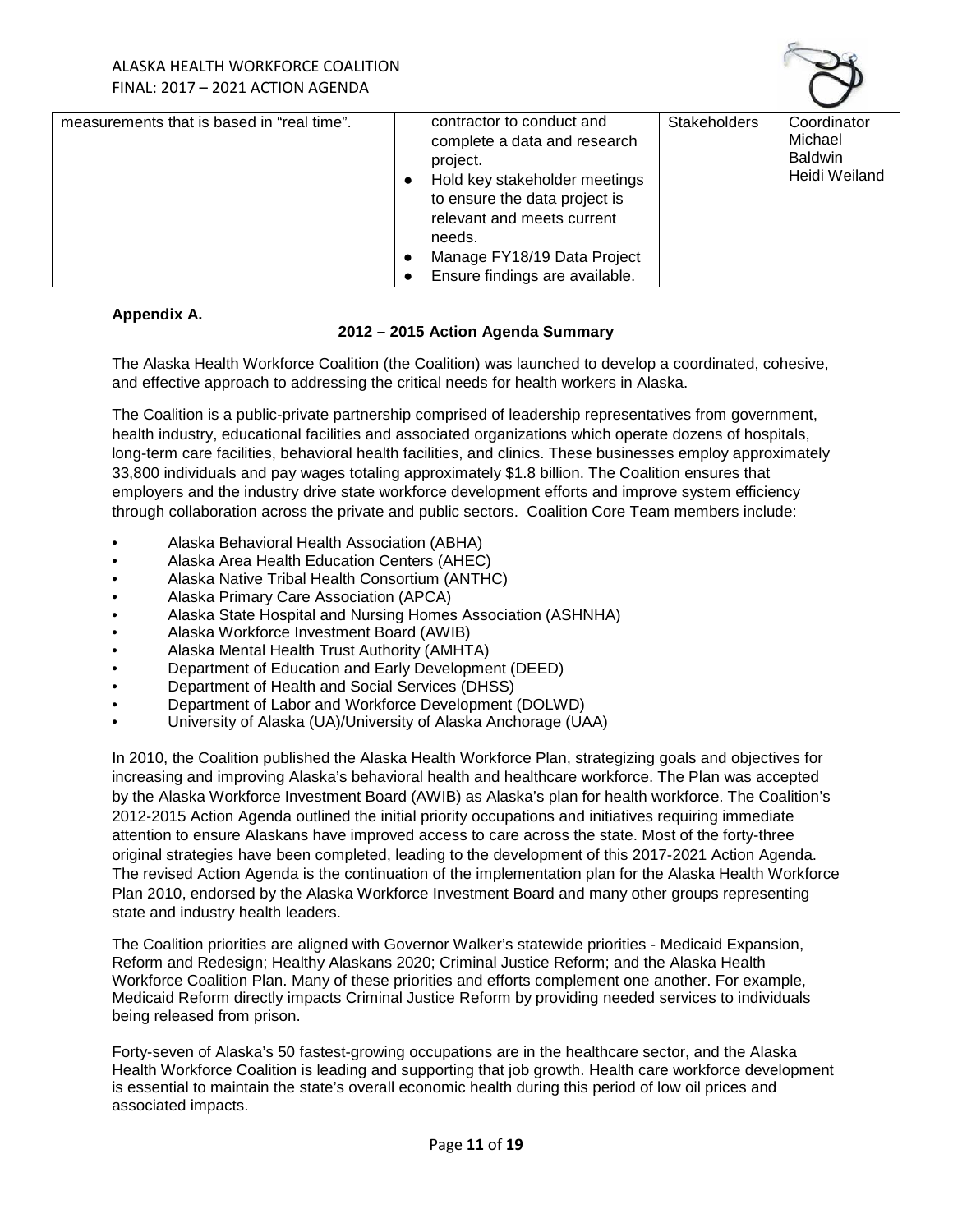### ALASKA HEALTH WORKFORCE COALITION FINAL: 2017 – 2021 ACTION AGENDA



Over the last year, Coalition members have met to improve the efficiency of collective workforce development efforts to avoid duplication and expand system capacity. The Coalition focuses on strategies to engage, train, recruit, retain and sustain the health care workforce.

Various strategies such as "Growing Our Own" will develop and inform policy that achieves greater access, improved quality and increased affordability through accessible training and professional development and education.

Annually, the Alaska Health Workforce Coalition Core Team engaged in a process to review and refresh the Coalition's purpose, priorities and processes by reviewing and updating the Coalition Charter. Some of the Coalition's discussions centered on:

- Successful accomplishment of goals in the 2012-2015 Action Agenda;
- Concerns about emerging issues not reflected in the current priorities;
- Leadership transitions within the Core Team; and,
- Meaningful engagement and process improvement for maximum effectiveness.

#### **2012-2015 Action Agenda**

Forty-three goals were reviewed during the quarterly Coalition meetings. To date, thirty-two have been completed; seven are on track for completion; five need additional attention; and, due to environmental and policy factors two goals will not be met.

The 43 goals focused on certain Occupational Priorities and Systems Change and Capacity Building Initiatives identified in the 2012-2015 AHWC Plan as:

| <b>Occupational Priorities 2012-2015</b>         | <b>Systems Change and Capacity Building 2012-2015</b>     |
|--------------------------------------------------|-----------------------------------------------------------|
| <b>Primary Care Providers</b>                    | Health Professional Loan Repayment and<br>$\bullet$       |
| <b>Direct Care Workers</b>                       | <b>Incentives Program</b>                                 |
| <b>Behavioral Health Clinicians</b><br>$\bullet$ | <b>Training and Professional Development</b><br>$\bullet$ |
| <b>Physical Therapists</b>                       | Aligning Regulatory Policies that Impact the<br>$\bullet$ |
| <b>Nurses</b>                                    | <b>Health Workforce</b>                                   |
| Pharmacists                                      | Engage and Prepare Youth for Health<br>$\bullet$          |
|                                                  | Careers                                                   |
|                                                  | <b>Health Workforce Recruiting</b><br>$\bullet$           |
|                                                  | <b>Health Workforce Data</b>                              |

#### **AHWC Context**

- Understanding the shared need was essential to galvanizing collective action. Health care is one of the largest, fastest growing, and most dynamic industries in Alaska with employers in virtually every community. Health care accounts for 10 percent of total employment and has grown 30 percent over the last decade, three times faster than overall job growth.
- Multiple data sources existed to describe the need for health workers, but an industry wide projection had not been developed, nor had occupational priorities been identified to focus resources.
- Health reform, an aging workforce, rapidly changing technology and care models further complicate the challenges to developing, recruiting and retaining an adequate and qualified health workforce. While these hold true throughout the nation, Alaska's challenges are exacerbated by our remote nature, vast geography and small population which leave many rural communities without access to health care due to lack of health providers.
- For more than a decade, individual entities and a variety of discrete projects and partnerships initiated actions to enhance Alaska's health workforce and ensure an adequate and qualified health workforce. Yet these lacked cohesion and identity; without alignment and focus, they could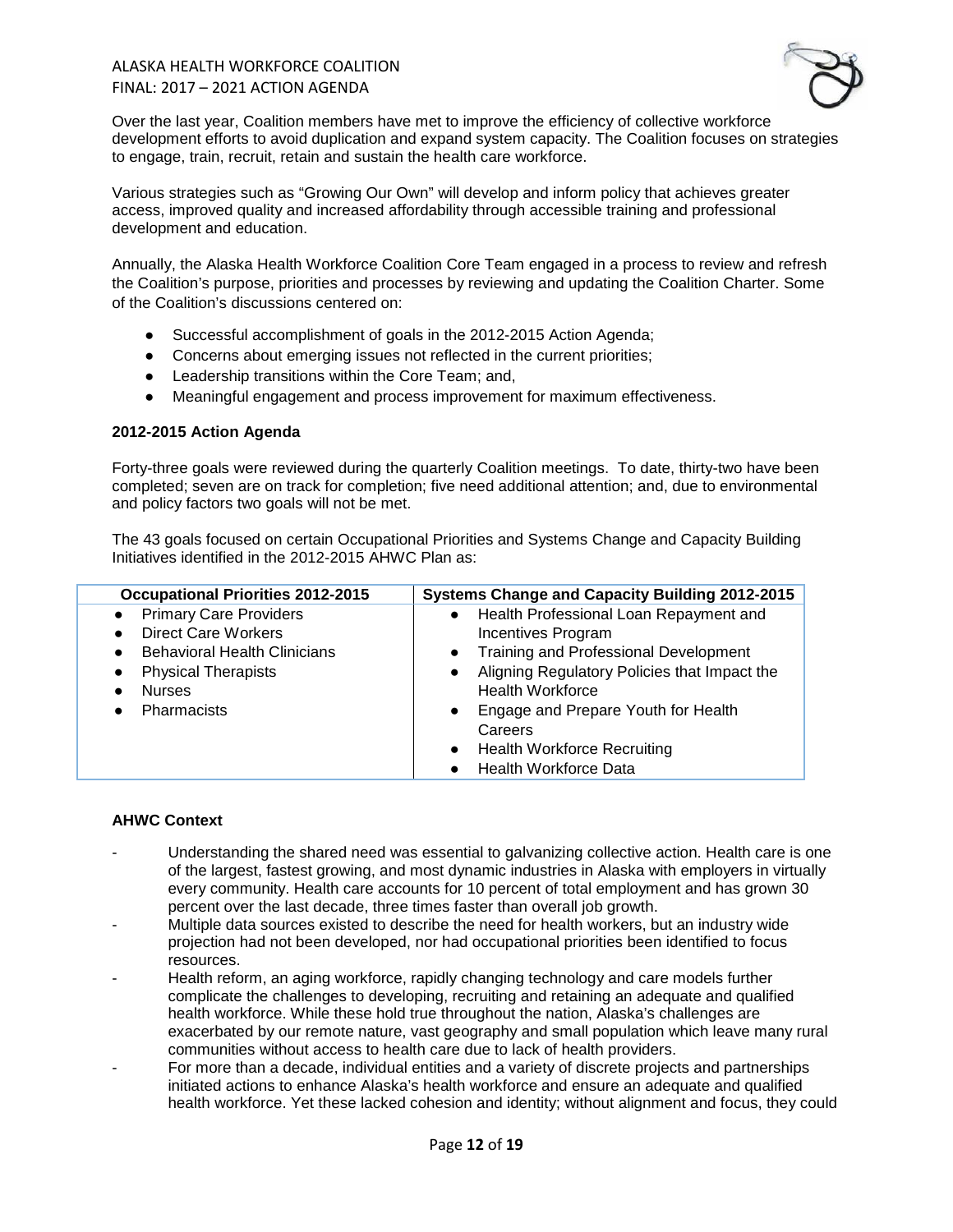# ALASKA HEALTH WORKFORCE COALITION

#### FINAL: 2017 – 2021 ACTION AGENDA



not leverage the diverse skills and resources that each partner brought nor gain the attention of state policy leaders and funders.

- The American Recovery and Reinvestment Act of 2009 was a catalyst for members of the health sector to actively work together on a comprehensive health workforce plan. Without a statewide coalition and coordinate set of priorities and plans, access to such funds and significant improvements were less likely to be achieved.
- Individuals in the Alaska's health sector had seen the impact of industry/ education coalitions for oil and gas (Alaska Process Industry Careers Consortium) and construction (Alaska Construction Academy) in coming together, even though competitve firms, to define specific priorities and skill standards, and promote targeted investments in workforce development programs to meet industry needs.
- The Department of Labor and Workforce Development (DOLWD) Alaska Workforce Investment Board (AWIB) recognized health as a priority occupation and invited the sector to document workforce needs using a template developed for the oil and gas industry. While the template did not fully meet industry needs, the request from AWIB encouraged the Coalition to develop a model that suited the complexities of the health sector.
- A Workforce Focus Area emerged for behavioral health (initially called the Behavioral Health Initiative Partnership, BHIP) with joint funding and staff to support the Alaska Mental Health Trust Authority, University of Alaska, and the Department of Health and Social Services. Joint industry/university planning and development also occurred with increasing frequency and intensity for medical/clinical professions. These early models of resource sharing and collaboration across major stakeholders paved the way for the emerging Coalition.

The creation of the Alaska Health Workforce Coalition has resulted in several benefits to its members and the Alaska health system as a whole including:

- An industry-led workforce plan with tangible actions, accountable outcomes, and committed resources.
- Use and integration of data to establish occupational priorities.
- Actions focused on occupational and systems change priorities that drive health workforce activities and investments by members and other stakeholders. Unified approach to advocacy for policy changes and funding opportunities.
- Increased resource commitments, actions and emerging results that all serve to build the Alaska health workforce.

### **I. AHWC Core Team and Coalition – Charter**

**Vision:** Alaska has a well-qualified and sustainable workforce to meet the current and future healthcare needs of its residents.

**Purpose**: The Alaska Health Workforce Coalition is a public-private partnership created to develop, facilitate, implement, and support a statewide system to ensure Alaska has a well-qualified and sustainable workforce to meet the current and future healthcare needs of its residents. The system, through various strategies such as "Growing Our Own" will address and emphasize access, policy, affordability, local training and professional development, education, effectiveness and efficiency.

#### **Principles:**

- 1. *Inclusive* The Coalition encourages participation and membership (appropriate levels to be defined) by all relevant stakeholders to advance the development, implementation, and support of the statewide plan.
- 2. *Coordinated* Ensure a coordinated approach for planning, resourcing, and implementation of strategies, recognizing that collaborative efforts often lead to increased opportunities, funding and resources.
- 3. *Cooperative* Recognizing that the healthcare industry is complex and multifaceted, partners agree to share information and respect the larger system as well as the component parts/members. Stakeholders participate fully in the plan development, implementation, and support processes.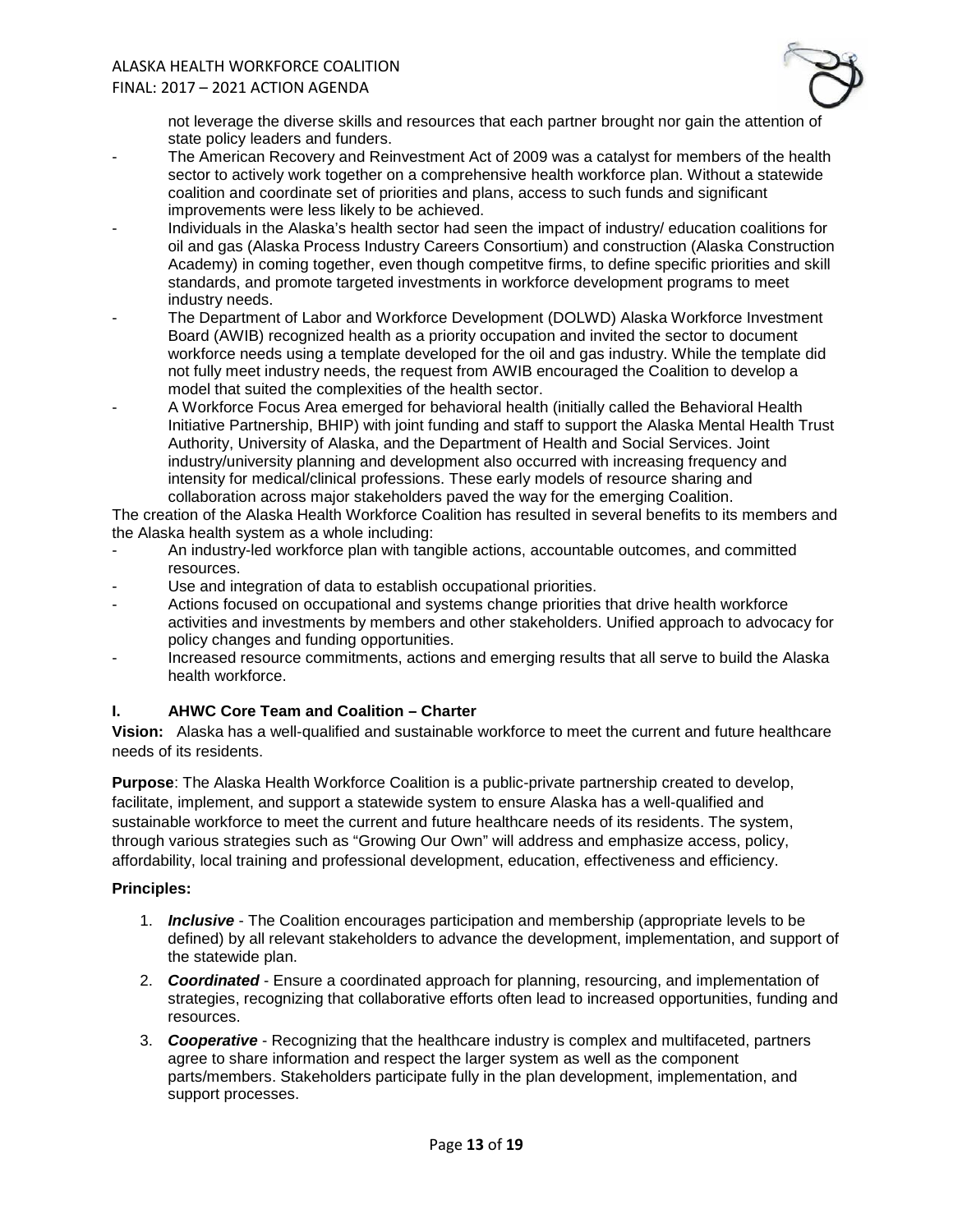

- 4. *Strategic* The implementation effort recognizes that the health care workforce development effort demands both short-term and long-range approaches to success.
- 5. *Innovative* Recognizing the continuous changes in health care and its workforce needs, the Coalition will remain adaptive and flexible in its membership, strategic priorities, and practices.
- 6. *Results Focused*  The Coalition will assure effective and efficient use of resources by clearly defining priorities, setting specific goals, defining key strategies, advancing work plans, and reporting/evaluating the results.

### **II. Membership Expectations / Agreement**

As an active member of the Alaska Health Workforce Coalition Core Team, organizations are expected to contribute to Coalition efforts and also can expect certain benefits and results from the Coalition. The following information defines these expectations and agreements in broad terms while also providing a summary of the high-level areas of focus for each organization.

*The Coalition agrees to provide the following services for active members:*

- Develop and maintain the statewide, industry-wide Alaska Health Workforce Plan.
- Develop and maintain the Action Agenda, including an agreed set of industry priorities for occupations and systems change / capacity building efforts.
- Provide a well-organized system of documenting, reporting and advancing progress and results.
- Develop shared policy and advocacy recommendations through consensus of Core Team members to ensure clarity, inclusion and alignment.
- Provide effective communications to members about activities, opportunities and results.
- Establish, support and grow connections among the wide and diverse array of public and private partners interested in health workforce issues in Alaska.
- Identify, align, link and leverage member assets to advance and achieve Coalition goals.
- Larger system impact; providing positive impact across the system.

| <b>Partnership Roles</b>                                             | <b>General Description</b>                                                                                                                                                                                           |
|----------------------------------------------------------------------|----------------------------------------------------------------------------------------------------------------------------------------------------------------------------------------------------------------------|
| 1. Fund Coalition<br><b>Staff/Infrastructure</b>                     | 1. Provide resources for staff, coordination, and infrastructure including direct<br>expenses for events, materials, etc.                                                                                            |
|                                                                      | 2A. Support and/or provide resources to advance specific <b>Occupational Priority</b><br>goals and objectives.                                                                                                       |
|                                                                      | 2B. Support and/or provide resources to advance specific Systems Change &<br><b>Capacity Building goals and objectives.</b>                                                                                          |
| 3. Advocacy                                                          | 3. Provide direction to support to AHWC legislative and policy / regulatory<br>priorities.                                                                                                                           |
|                                                                      | 4A. Participate in Coalition events / activities -- engage in dialogue, shape the<br>vision for the future, accomplish priorities established within the action agenda.                                              |
|                                                                      | 4B. Engage and provide outreach and information sharing to engage your<br>constituents and organizations in AHWC activities, advocacy and results.                                                                   |
| 5. Health Workforce<br><b>Data Committee</b>                         | 5. Define, gather, align, leverage, analyze and share data and information about<br>Alaska's health workforce to drive strategy and priorities for the future.                                                       |
| 6. Innovation<br><b>Strategies for Care &amp;</b><br><b>Training</b> | 6. Provide forward looking innovations and response/adaptations to changes in<br>the delivery system with appropriate strategies for Alaska; working across<br>organizations to take successful strategies to scale. |

#### Core Team Members agree to provide the following in support of the Coalition:

The Coalition developed an overall approach to the way they continually identify and respond to address health workforce issues. The elements include: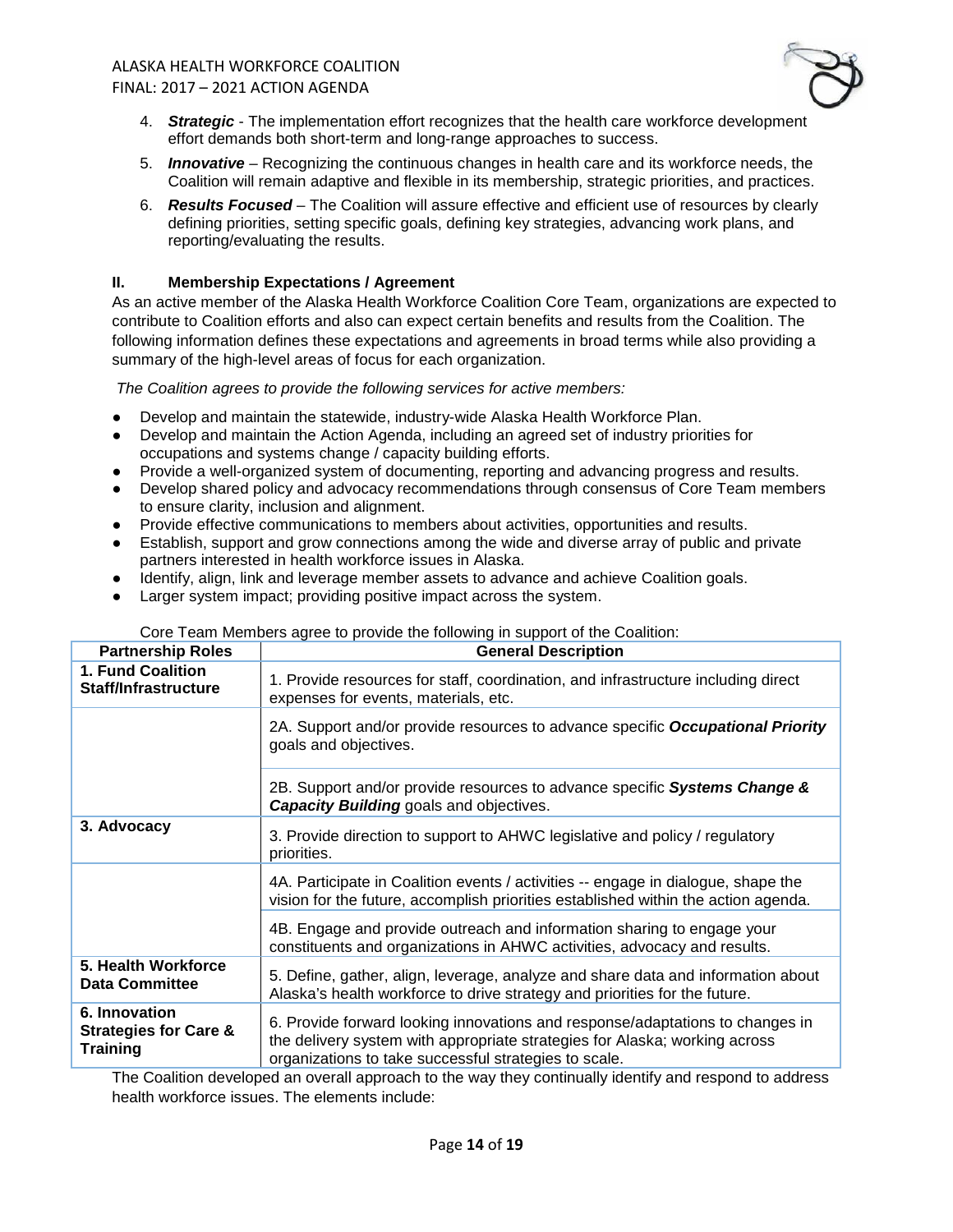#### ALASKA HEALTH WORKFORCE COALITION FINAL: 2017 – 2021 ACTION AGENDA



- Building a foundation of data by compiling, creating and analyzing data from a variety of sources.
- Using data and with broad stakeholder input, a set of priorities are defined for Occupations, as well as Systems Change and Capacity Building initiatives.
- Develop and maintain actionable plans in the form of broad strategies supported by specific, measurable objectives. Monitor results and remain vigilant to recognize and adapt to emergent opportunities and challenges.

### **III. Priority Occupations**

### **a. Primary Care Providers**

- i. The UAA School of Nursing implemented a Doctor of Nursing Practice (DNP) program and graduated its first cohort.
- ii. The School of Nursing's Family Nurse Practitioner program expanded and its Psychiatric/Mental Health Nurse Practitioner program began to admit every, rather than every other, year.
- iii. The Physician Assistant program began a Master's program alongside its Bachelor's program. This program is a partnership with the University of Washington.
- iv. The Medical program, also a partnership with the University of Washington and three other states (WWAMI), reconfigured its structure. The first 18 months of medical education are now offered in Alaska, and the last two clinical years can also be taken in state.
- v. SHARP I and II held contracts with 254 loan repayment and incentive program participants.
- **vi.** Alaska physician APGAR recruitment and retention study was completed.

### **b. Direct Care Workers**

- i. Alaska Core Competencies for Direct Care Workers had twenty-seven agencies involved with introducing and training staff members in the Alaska Core Competencies during FY17 and 290 supervisors were introduced and trained on how to use the Alaska Core Competencies Assessment Tool between FY12-FY17.
- ii. The Full Lives Conference, the only annual training conference in AK specifically designed for an audience of Direct Care Workers, celebrated 17 years in March, 2017.
- iii. The Frontline Leadership Institute, focusing on teaching leadership skills to supervisors working directly with DSP's, trained 314 supervisors between FY09- FY17. Forty-nine supervisors completed FLI training in FY 17.
- iv. The AKTC LMS continued to offer training opportunities through a "one stop" training website complete with training catalog and registration/payment/tracking of training completion process for DSP's and the workforce serving AMHTA beneficiaries.
- v. The Alliance for Direct Service Worker website was successfully linked with the DOLWD Job Center websites.
- vi. Additional sites for Certified Nurse Assistant training were approved.

#### **c. Behavioral Health Clinicians**

- vii. AK-Psychology Internship Consortium (AK-PIC) has had a total of 65 graduates since 2010.
- viii. The Master's of Social Work (MSW) program was made available entirely through distance delivery.
- ix. Licensed Marriage and Family Therapists (LMFTs) are being considered as Medicaid reimbursable occupation, expanding the behavioral health clinician pool.
- x. The Behavioral Health Continuing Education (BHCE) Series, offered through the AKTC, continues to provide much needed distance delivered trainings for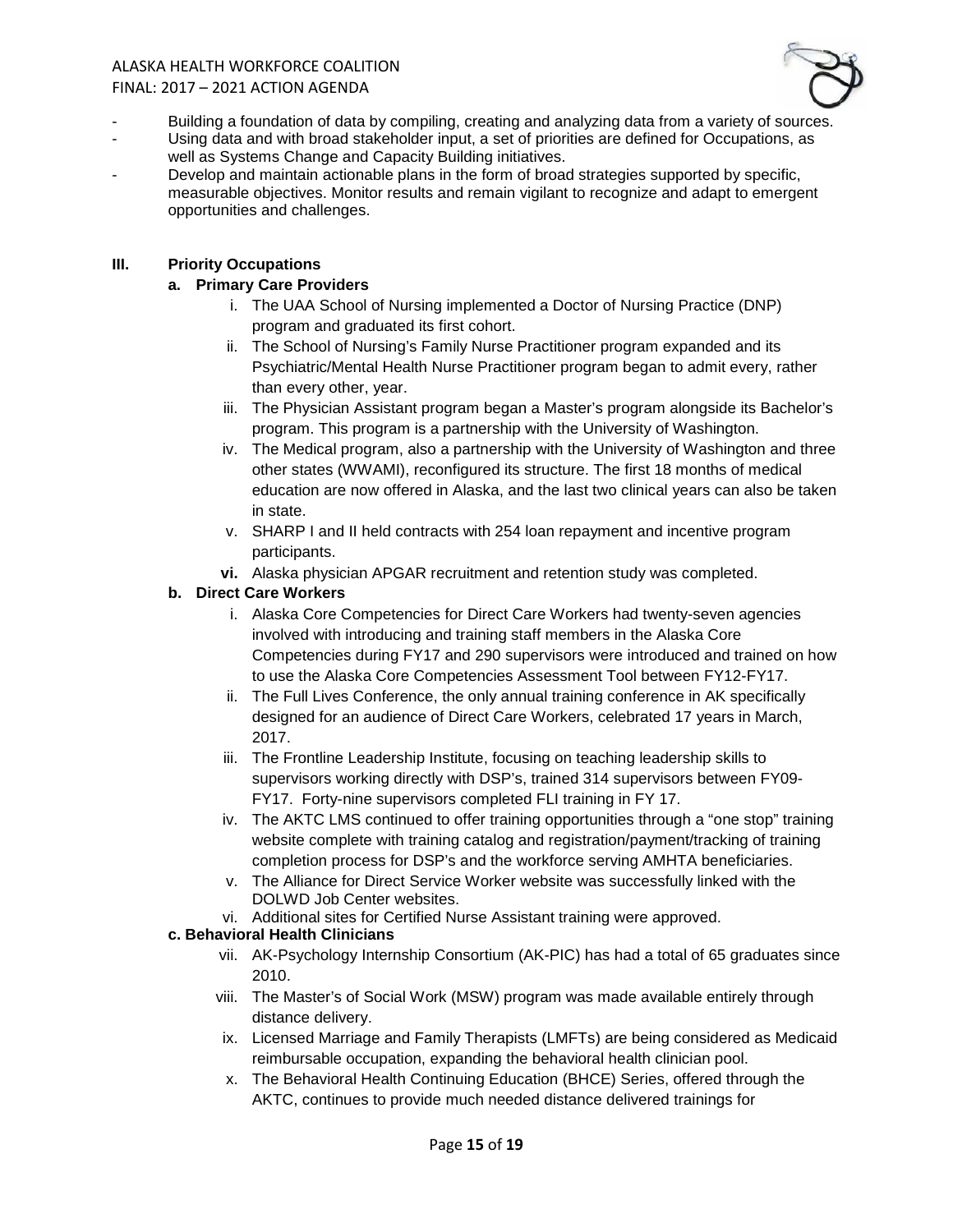

professional licensed BH clinicians throughout the state. Total BHCE's offered: FY 14, 33 BHCE's; FY 15, 34 BHCE's; FY 16, 52 BHCE's and in FY17, 109 BHCE's were available to BH licensed Clinicians.

- xi. ANTHC is developing a new Behavioral Health Aide Registered Apprenticeship with support from the Alaska Department of Labor and Workforce Development and the U.S. Department of Labor.
- xii. The Regional Alcohol and Drug Abuse Counselor Training Program (RADACT) has become a sponsor of the Behavioral Health Aide Registered Apprenticeships, making this apprenticeship accessible across the state.

### **d. Physical Therapy Careers.**

i. A Physical Therapy Assistant Program was developed and implemented in 2016. This year-long program graduates approximately 12 students per year. ii. Work continued to identify a partner institution to offer Physical Therapy education in Alaska. Space and equipment were procured for a Doctorate of Physical Therapy (DPT) program.

#### **e. Nursing.**

- i. As described above, the nurse practitioner programs were expanded and the Doctor of Nursing Practice (DNP) added.
- ii. School of Nursing curricula were updated and all programs were accredited.
- iii. The School is working with stakeholders to implement initiatives to reduce barriers to expansion of the nursing programs.
- iv. Surveys related to the need for specialty nurses and availability of clinical simulation in communities are in process.
- v. A perioperative specialty program was coordinated by ASHNHA and had several cohorts graduate.
- vi. Bi-annual meetings take place between School of Nursing, Alaska State Hospital and Nursing Home Association Nurse Executives, and other nurse leaders, with frequent interaction in between.
- vii. The Alaska Career College contributes to nurse training and education.

### **f. Pharmacists**

- i. UAA has partnered with Idaho State University to establish a Pharmacy Doctorate (PharmD) program in Anchorage. This program is up and running.
- ii. UAA also has an agreement with Creighton University for five Alaska seats in their distance PharmD program.

### **IV. Systems Change and Capacity Building**

- a. **Health Professional Loan Repayment and Incentives (SHARP)**. This support-for-service program was designed, developed, funded and is administratively managed by the Department of Health and Social Services to strengthen recruitment of health professionals that are in high demand and difficult to recruit to the state. Most were recruited for rural and small communities where shortages are most acute ensuring access to healthcare services for residents throughout Alaska, including recipients of Medicaid, Medicare and low-income individuals and families on a sliding fee scale. To date, the SHARP program has successfully enrolled 254 participants. A new iteration that seeks to increase available resources and provide for sustainable program growth is in the works. This new iteration will rely much more heavily on private employers and partners by design.
- b. **Training and Professional Development – Alaska Training Cooperative (AKTC), Learning Management System (LMS) & Alaska CACHE.** The Alaska Training Cooperative and the Alaska Area Health Education Centers (AHEC) partnered to develop and implement the Training Cooperative's learning management system for behavioral health professionals, and the Alaska CACHE continuing education clearinghouse for other health professionals.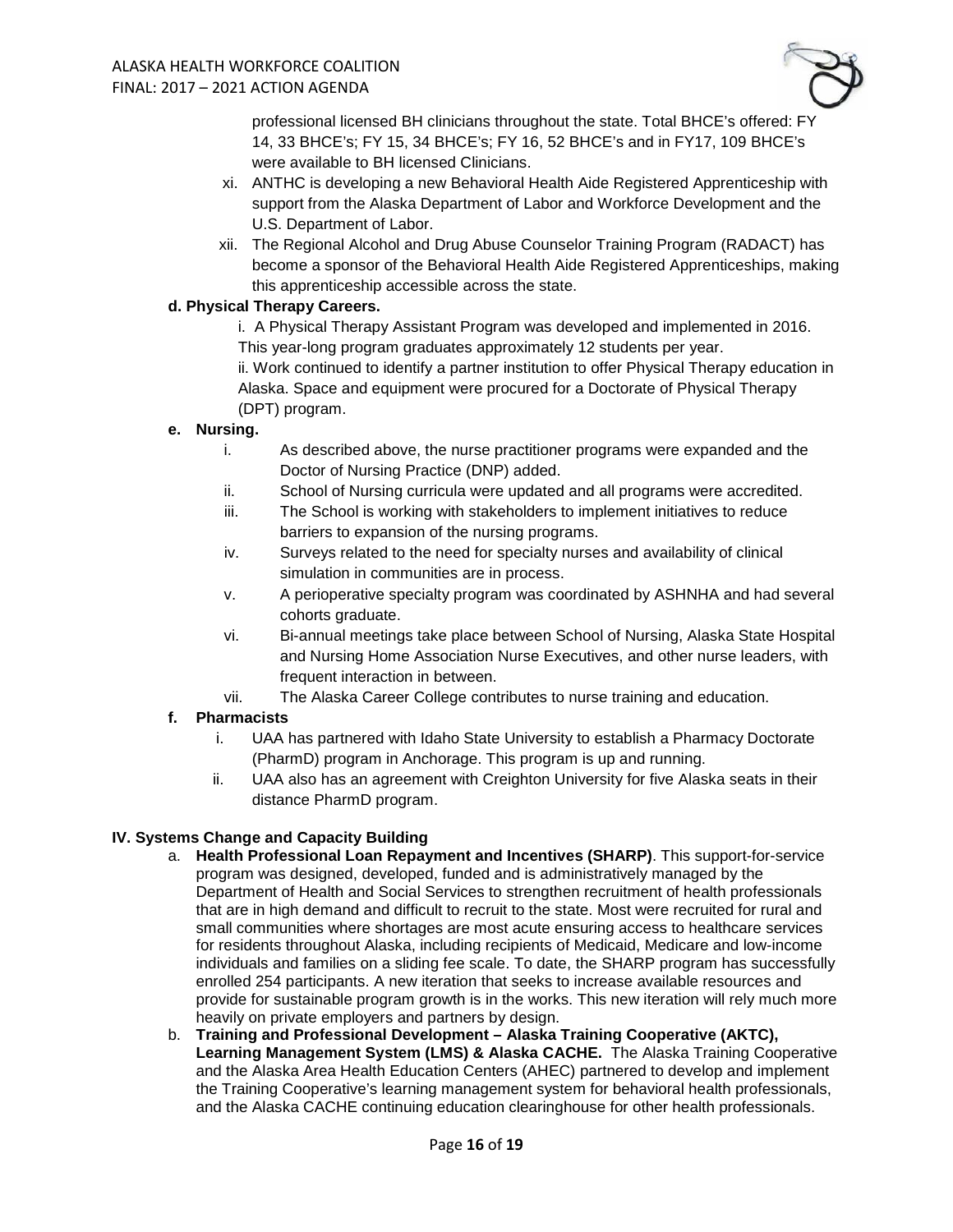

Training vendors - including the university, industry partners, and others - can post offerings to the sites. Inquiring professionals can identify educational opportunities and register through the sites. They are provided a record of their educational achievements. AHEC staff also work with educational providers to obtain continuing education units (CEUs and CMEs) for participants.

In FY16, the Alaska Training Cooperative (AKTC) continued to successfully support the program's mission through statewide coordination and brokering of training via distance, blended and in-person formats for direct service providers and their supervisors: 4,737 unduplicated training participants from 569 provider agencies in 105 communities statewide, offered a total of 250 trainings presented directly by AKTC staff serving as instructors, and supported 138 training technical assistance events for a total of 388 training events, representing an increase of 22% over FY 15 training events (319).

There were 10,671 registered Users in the LMS (Total 2009-2016) with 3,206 Active Users in FY 16. Over 12,603 visits to the LMS website were recorded, 580 training opportunities were listed and 513 training events used the LMS system for registrations, training completions and/or payment options.

The Division of Behavioral Health (DBH) is partnering with the Alaska Training Cooperative (FY17/18) to develop and implement a statewide training plan following DBH staff and behavioral health provider readiness surveys that identified several opportunities for targeted training to help transition to a service delivery system operating under an Administrative Services Organization (ASO) in more of a managed care environment.

The Alaska Department of Labor and Workforce Development and the U.S. Department of Labor guided and supported the following entities to develop and implement the Registered Apprenticeships listed:

- One hundred individuals are participating the Alaska Primary Care Association programs for Community Health Workers, Clinical Medical Assistants, Medical Office Assistants, and Certified Biller/Coders;
- Sixteen individuals are participating in the Alaska Health Care Apprenticeship Consortium programs for Surgical Technologists and Central Sterile Processing Technicians; and,
- The Alaska's Area Health Education Centers (AHECs) have expanded preapprenticeship training to expand the pipeline of workers entering primary care and behavioral health occupations.
- **c. Aligning Regulatory Policies which Impact Health Workforce.** The Background Check Unit move to electronic fingerprint scanning, developed a new database and set up a system which accepts payment by credit cards.
- d. **Engage and Prepare Alaska Youth for Health Care Careers.** Alaska's AHEC's youth intensive career exploration programs have been expanded to include Behavioral Health Camps, Pre-Apprenticeship Academies, and creation of a health science strand of youth programming in partnership with the ANSEP. Career and Technical Education programs with health science tracks continue to expand and flourish with new programs and HOSA - Future Health Professionals - chapters across the state.
- e. **Health Workforce Recruiting.** AHWC members spent some time learning about and marketing 3RNet, an interactive technologies and communication website. 3RNet works to improve rural and underserved communities' access to quality health care through recruitment of physicians and other healthcare professionals, development of community based recruitment and retention activities. The Department of Health Social Services is a member which allows all Alaskan healthcare employers to use free of charge. The SHARP loan repayment and incentives program has been described above.
- f. **Health Workforce Data.** After completion of the AKSHOT project, the 2012 Health Workforce Vacancy Study was completed. Several issues were identified with this study: 1) definitions of "vacancy" varied among respondents, making the results less reliable, 2) as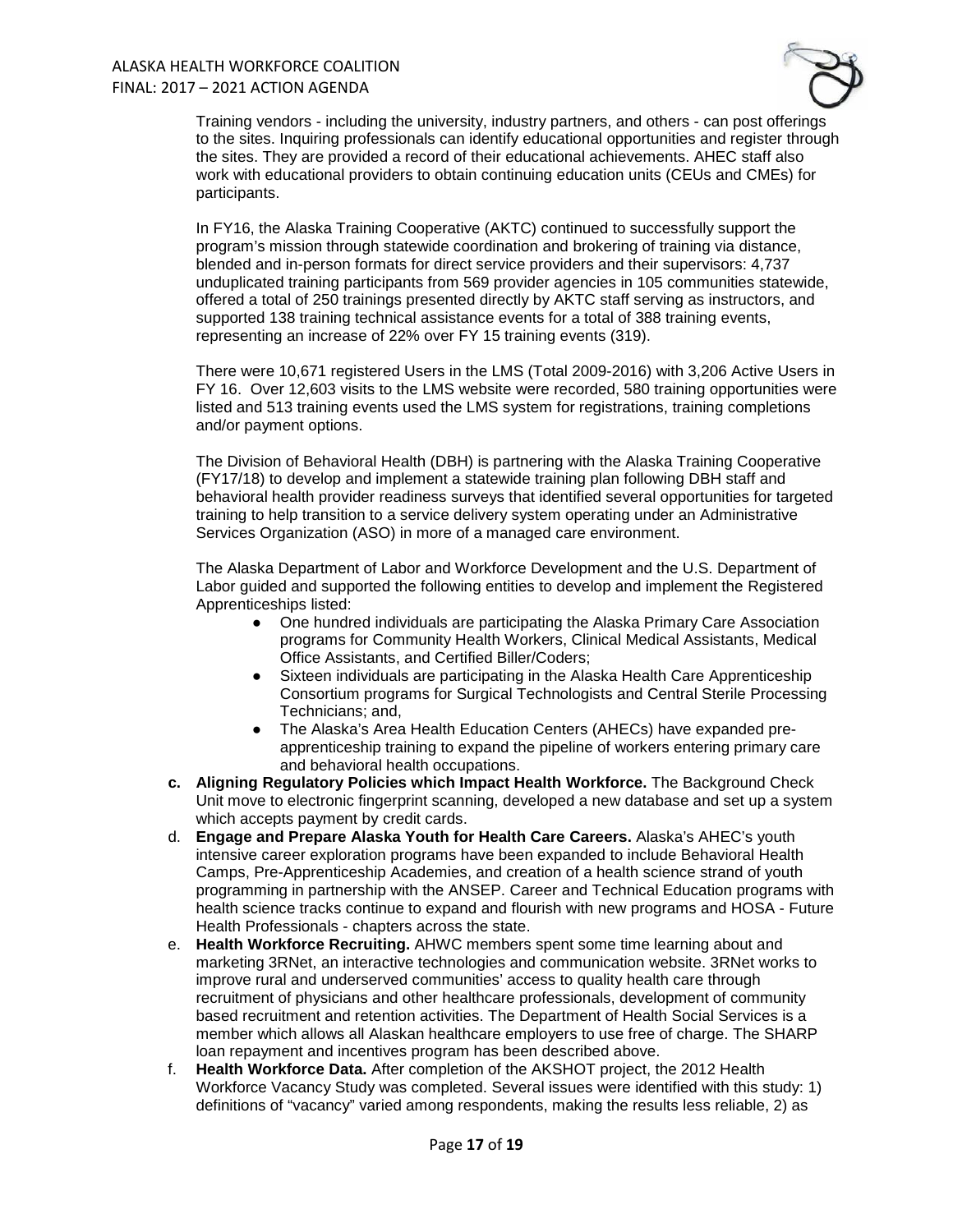#### ALASKA HEALTH WORKFORCE COALITION FINAL: 2017 – 2021 ACTION AGENDA



designed, the instrument was complex, especially for large employers, and 3) this necessitated excessive staff time and travel to assist employers complete the survey. A 2014 study, the Alaska Health Workforce Profile, instead asked employers to indicate whether a particular health occupation or profession was difficult to recruit and calculated the percentage of employers that said a profession was hard to recruit. While this provided a fresh look at workforce data, the results did not provide the scale of this difficulty (e.g. Did 80% of employers have difficulty recruiting 10 nurses or 100 nurses?). In designing subsequent employer surveys, these issues will be considered.